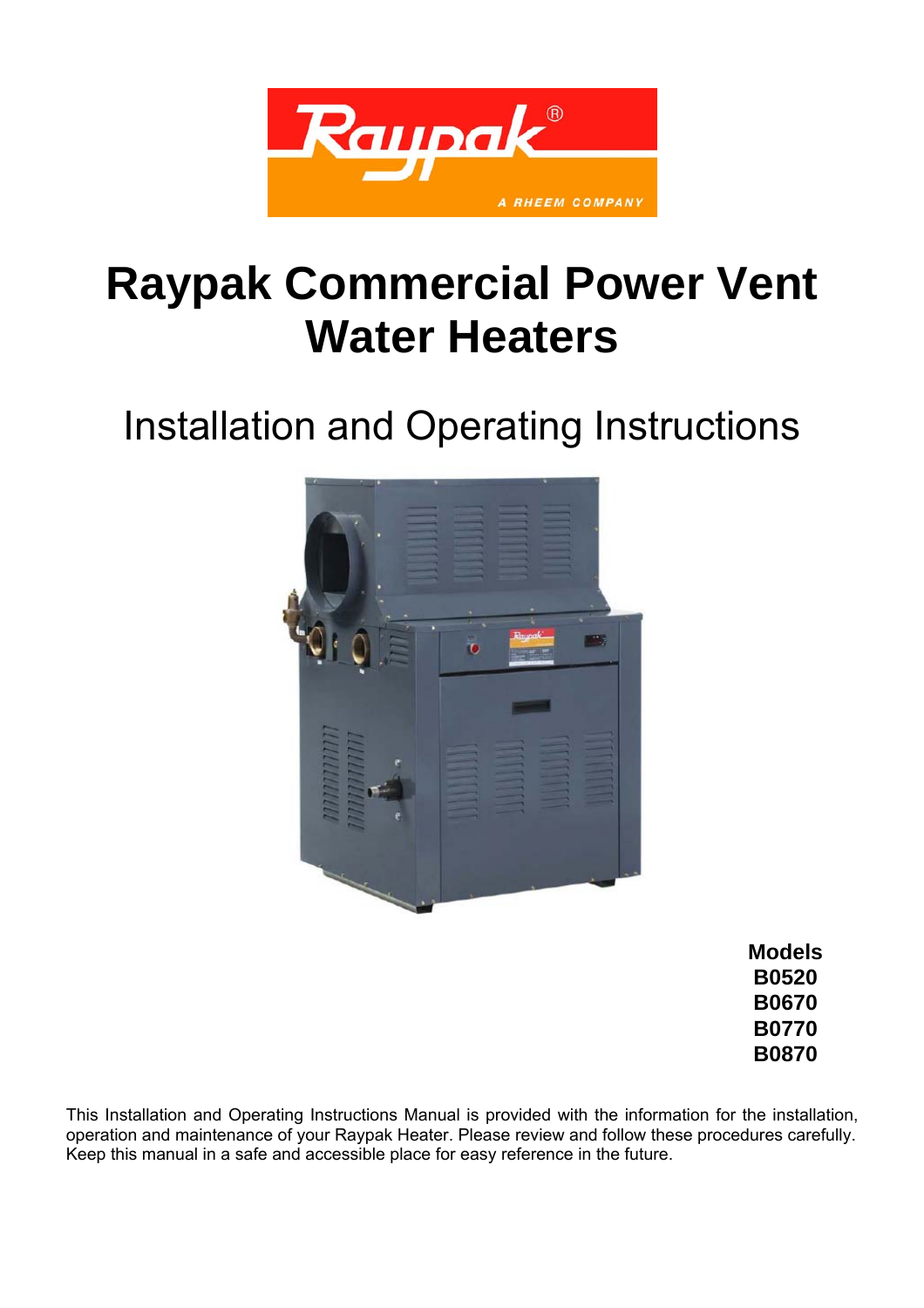Notice to Victorian Customers from the Victorian Plumbing Industry Commission.

This water heater must be installed by a licensed person as required by the Victorian Building Act 1993.

Only a licensed person will give you a Compliance Certificate, showing that the work complies with all the relevant standards. Only a licensed person will have insurance protecting their workmanship for 6 years. Make sure you use a licensed person to install this water heater and ask for your Compliance Certificate.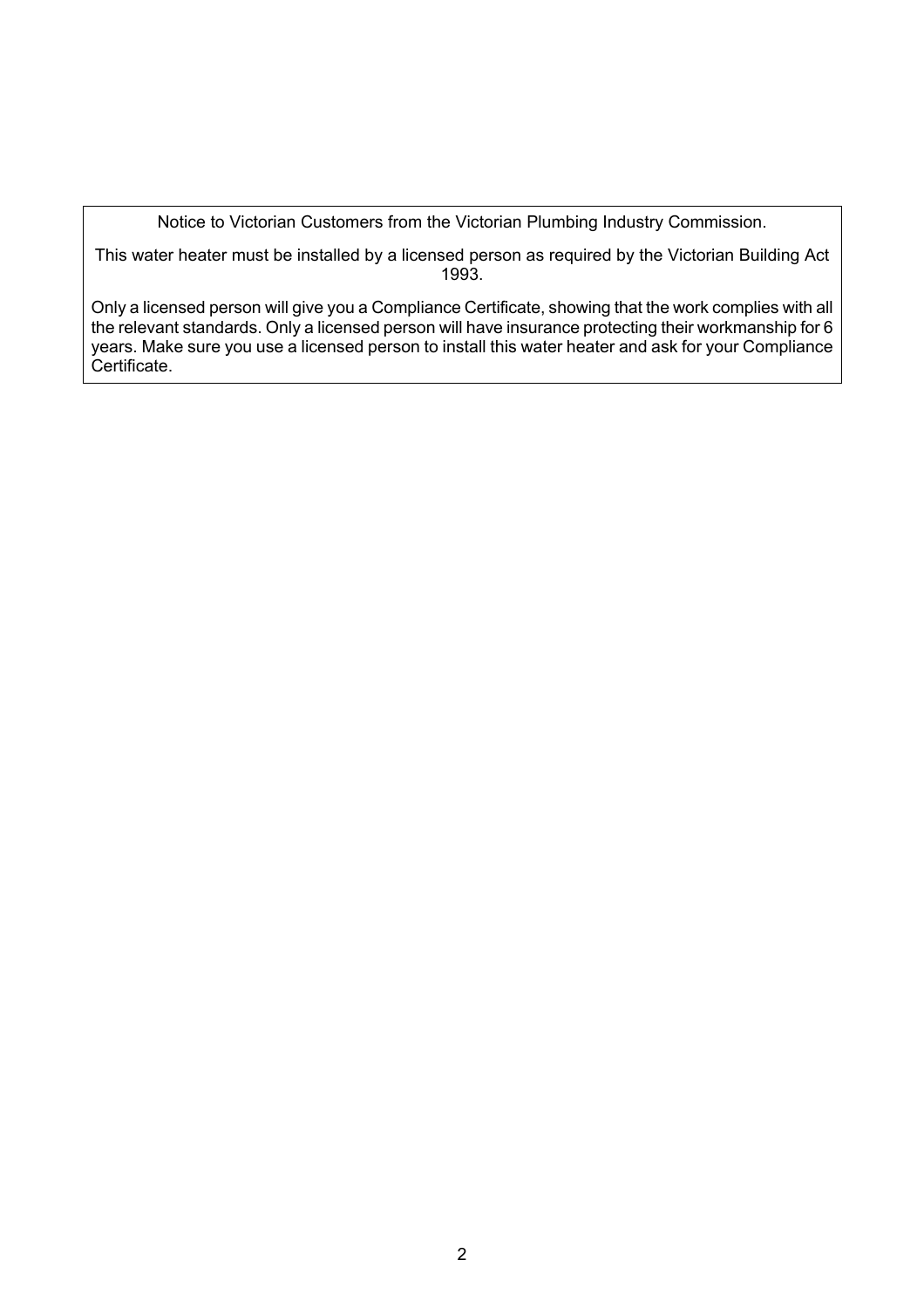# **CONTENTS**



Upon completion of the installation and commissioning of the water heater, leave this guide with the householder or responsible officer. DO NOT leave this guide inside of the cover of the water heater, as it may interfere with the safe operation of the water heater or ignite when the water heater is turned on.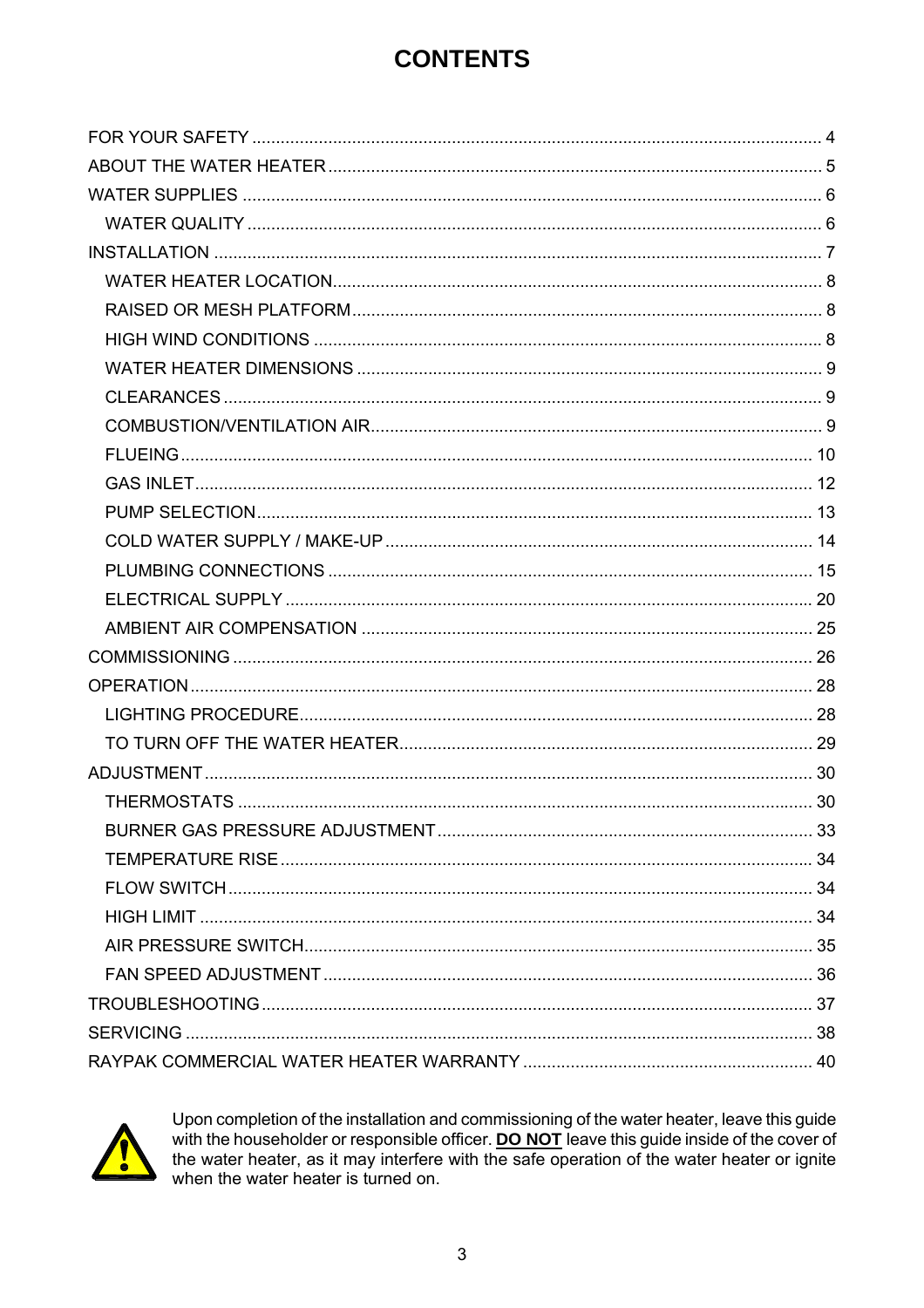# **FOR YOUR SAFETY**

#### **WARNING**

**For your safety do not operate this appliance before reading this instruction booklet** 



Improper installation, adjustment, alteration, service or maintenance can cause injury or property damage. For assistance or additional information consult the Rheem Service Department or accredited Service Agent.

#### **WHAT TO DO IF YOU SMELL GAS?**

- **DO NOT** try to light any gas appliance.
- **DO NOT** touch or operate any electrical switch.
- **TURN OFF** the gas supply at the gas meter or isolation valve.
- **DO NOT** use a mobile phone in the vicinity. Vacate the area and call your gas supplier or qualified gasfitter.

**NOTE: Some gases are heavier than air and it may be necessary to check for gas leaks at floor level.** 

### **SAFETY**

- **DO NOT** place articles on or against appliance.
- **DO NOT** store chemicals or combustible materials in the same room as, or vicinity of, this appliance.
- **DO NOT** spray aerosols near this appliance. Gases from some aerosol sprays become corrosive when drawn into a flame.
- **DO NOT** operate with panels, covers, flues or quards removed from appliance.
- **DO NOT** enclose this appliance if it is installed outdoors.
- **CHECK** that the combustion air openings are not obstructed.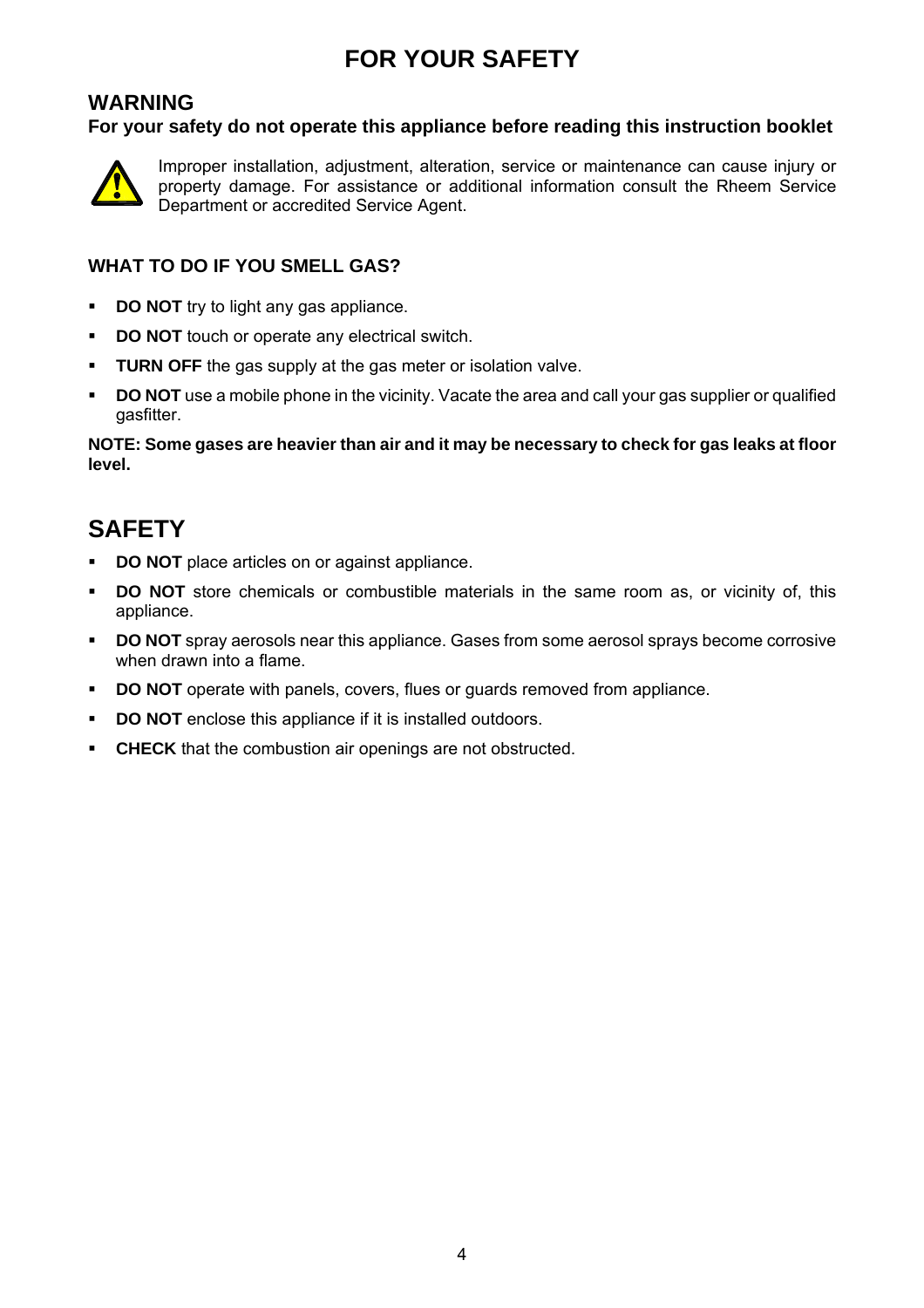### **ABOUT THE WATER HEATER**

#### **MODEL TYPE**

Congratulations for choosing a Raypak® Commercial Gas water heater. The model is an On/Off or Modulating type suitable for indoor or outdoor installation.

Raypak heaters utilise a finned copper tube heat exchanger resulting in a low water content and reduced 'stand by' heat losses. Therefore a circulator pump of sufficient capacity to match the water heater model must be installed in the system.

Raypak water heaters are fitted with Australian Gas Association approved components and are designed to comply with AS 3814.

#### **HOW HOT SHOULD THE WATER BE?**

The required temperature of the water will have been determined by a qualified designer to suit the application and set during commissioning. Under normal conditions the temperature should not require adjustment.

For potable water applications requiring temperatures no greater than 75° C, a water heater with On/Off operation should be installed. For temperatures above 75  $\degree$ C or for mechanical heating a water heater with Modulating operation must be installed.

To meet the requirements of the National Plumbing Standard, for potable water applications, the temperature of the stored water must not be below 60° C.

If this water heater is installed as a booster as part of a commercial solar water heating system, to maximise solar contribution it is recommended the thermostat is set at 60° C, unless sanitising temperatures are required.

#### **HOTTER WATER INCREASES THE RISK OF SCALD INJURY.**

This water heater can deliver water at temperatures which can cause scalding. Check the water temperature before use, such as when entering a shower or filling a bath or basin, to ensure it is suitable for the application and will not cause scald injury.

We recommend and it may also be required by requisitions that an approved temperature limiting device be fitted into the hot water pipe work to the ablution and public areas. This will keep the water temperature below the maximum permitted by AS/NZS 3500.4 to these areas. The risk of scald injury will be reduced and still allow hotter water to the kitchen, laundry and other areas requiring sanitising temperatures.

#### **TEMPERATURE ADJUSTMENT**

This appliance is not intended to be adjusted by the user. Please consult the installer if you are concerned with the temperature of the water.



This water heater is not intended to be operated, adjusted or tampered with by young children or infirm persons. Young children should be supervised to ensure they do not interfere with the water heater.

Removal of the access cover(s) will expose 240 V wiring. They must only be removed by an authorised or service person.

This water heater is supplied with a thermostat, an over-temperature cut-out, pressure switch and pressure relief valve. These devices must not be tampered with or removed. The water heater must not be operated unless each of these devices is fitted and is in working order.

**The warranty can become void if relief valves or other safety devices are tampered with or if the installation is not in accordance with these instructions.**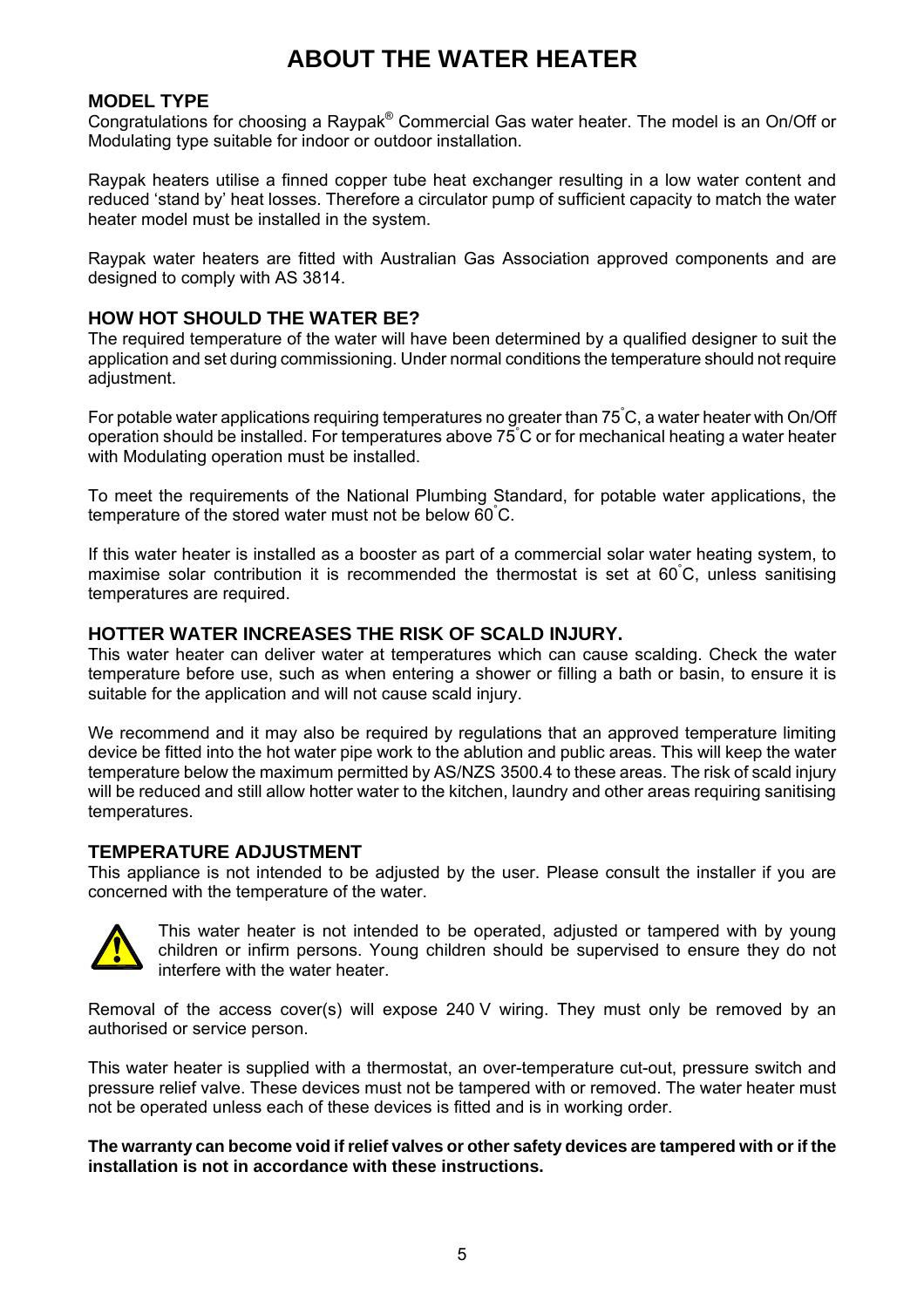### **WATER SUPPLIES**

#### **WATER QUALITY**

The standard finned copper tube heat exchanger has proved to be very resilient and capable of operating for many trouble free years on most public water supplies.

Should the installation be in an area where 'corrosive' or 'hard' water is present contact Raypak to ensure that the quality of the water is satisfactory.

**DAMAGE CAUSED BY CORROSIVE, HARD OR OTHERWISE POOR QUALITY WATER, IS NOT COVERED BY THE WARRANTY.**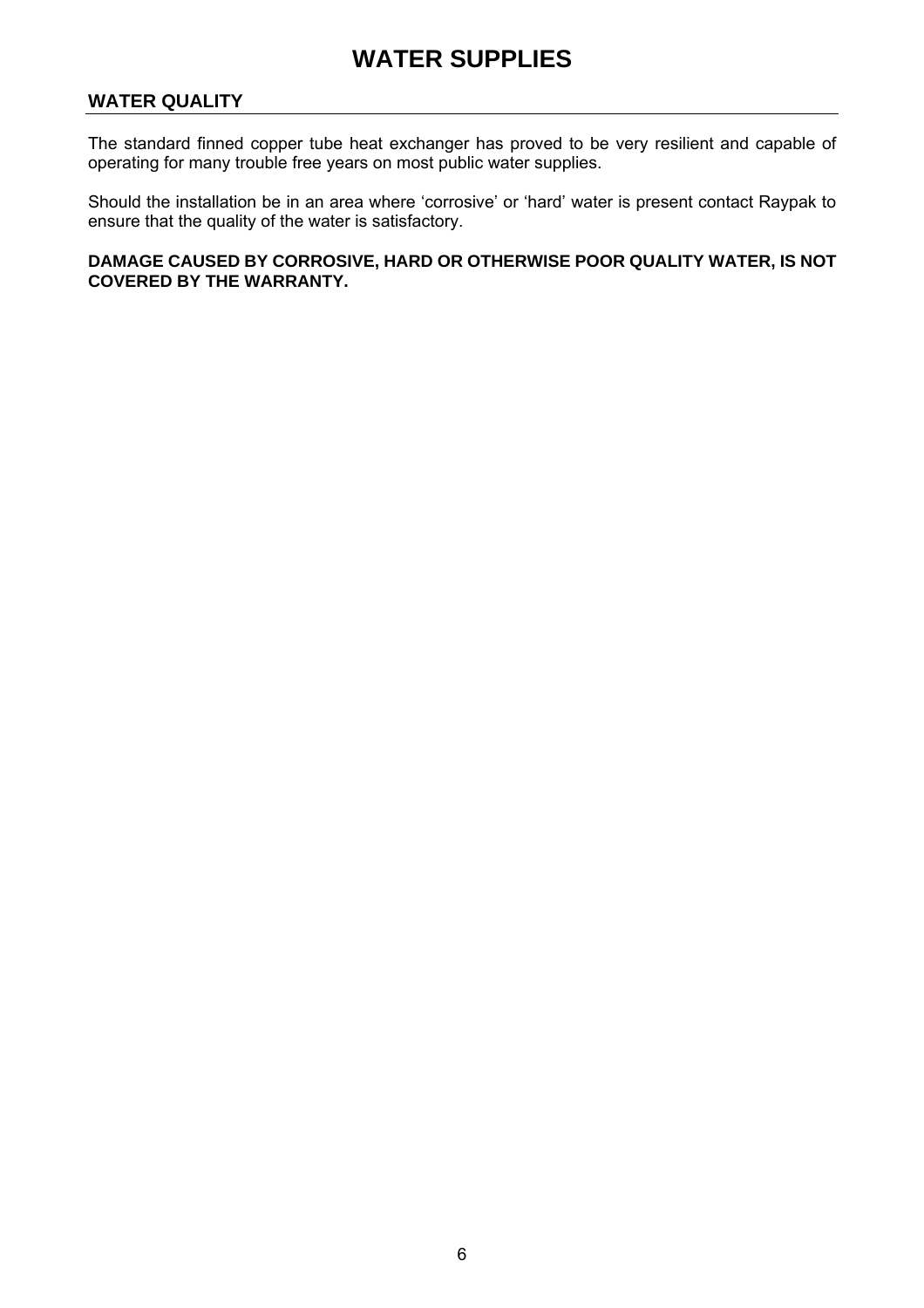#### **THIS WATER HEATER IS NOT SUITABLE FOR POOL HEATING.**

#### **BEFORE COMMENCING THE INSTALLATION:**

- **1. Read these instructions in full.**
- **2. Check that the heater you have been supplied is suitable for the type of installation and the gas that is available. The gas supply pressure must be between the minimum and maximum as shown on the water heater rating plate.**

Note: In Australia, natural gas models can be connected to SNG, however the hourly gas consumption may be reduced (typically by 10%).

This water heater must be installed by an authorised person.

The installation must comply with the requirements of AS/NZS 3500.4, AS/NZS 3000, AS 5601 and all local codes and regulatory authority requirements. The appliance must be commissioned by a properly licensed person in accordance with AS 3814 and certified by the state gas authority.

In New Zealand, the installation must conform with NZS 5261 Code of Practice for Installation of Gas Burning Appliances and the New Zealand Building Code.

#### **INSPECTION OF EQUIPMENT**

Check the heater and associated equipment for any damage and notify your local representative for any further instructions.

COMPONENTS PROVIDED WITH THE WATER HEATER  $1 \times 305$ mm  $\times 60^\circ$  elbow with grill

DO NOT INSTALL OR START UP THIS WATER HEATER IF IT HAS BEEN DAMAGED, WITHOUT FIRST CONSULTING RHEEM. ANY DAMAGE OR FAULT CAUSED BY UNAUTHORISED START UP MAY NOT BE COVERED BY WARRANTY.

This water heater is supplied with the following safety devices:

- An electronic thermostat
- A manual reset flame safeguard system
- An adjustable manual reset over-temperature device
- A pressure relief valve
- An automatic reset flame rollout sensor
- Two main burner and one pilot flame sensor
- An adjustable air pressure switch
- An adjustable water flow switch
	- The flame safeguard system ensures the safe operation of the burner.
	- The manual reset over-temperature device may need to be adjusted if the water heater is operating at water temperatures above those preset by the factory.
	- The air pressure switch ensures the unit does not operate without the fan running.
	- The water flow switch may need to be adjusted to accommodate the specific flow rate of the installation.



The water heater must not be operated unless each of these devices is fitted and is in working order. Warranty may be voided any of these devices are tampered with or the installation is not in accordance with these instructions.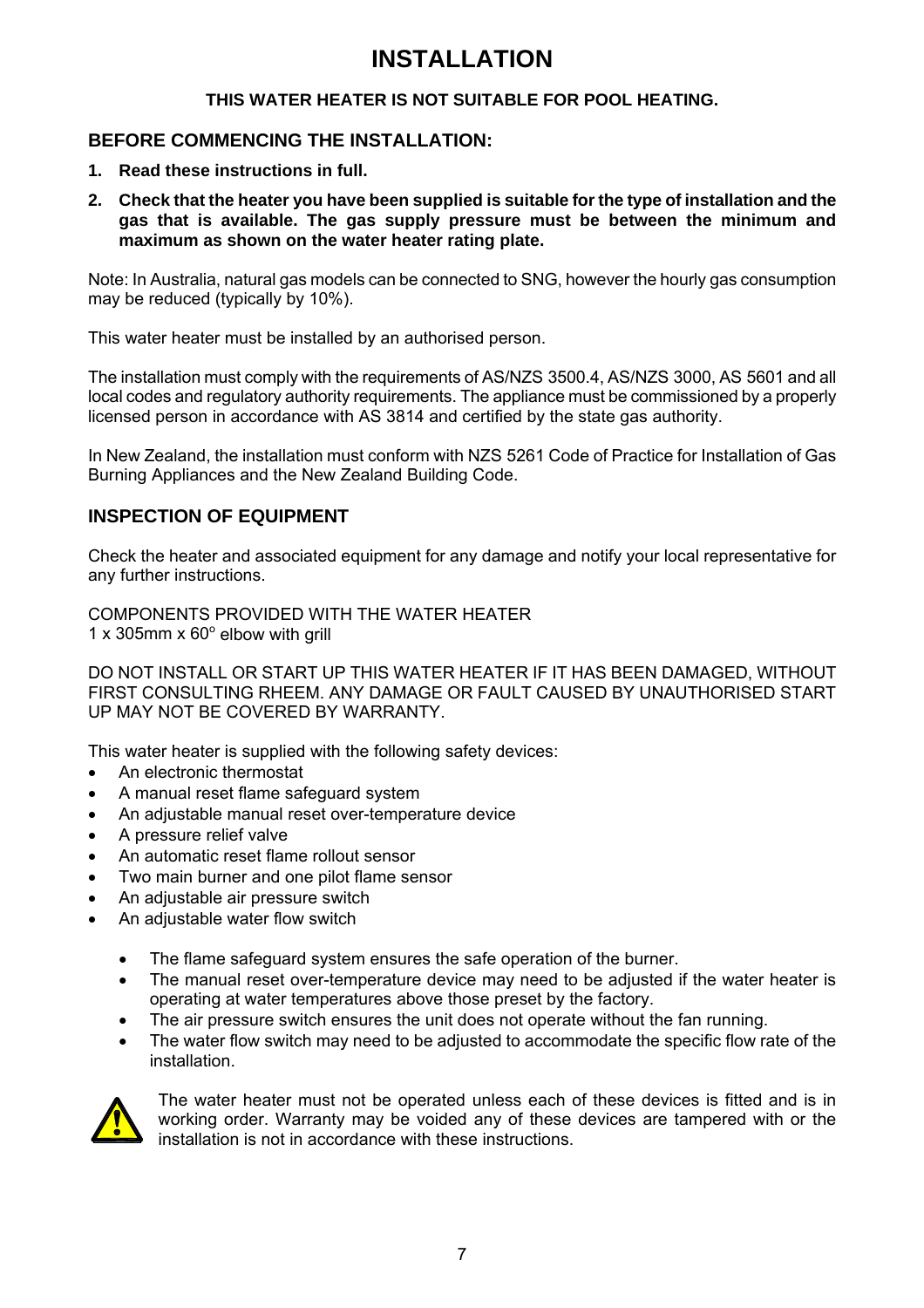**IMPORTANT:** When installing a new water heater to an existing system, it is a Raypak requirement that the system and its equipment be inspected, drained and flushed with clean fresh water, before the new water heater is connected.

Failure to do this may cause blockages and/or water heater damage which is NOT COVERED BY WARRANTY.

#### **WATER HEATER LOCATION**

This water heater is suitable for installation indoors or outdoors with the correct flue configuration. The water heater should be installed either close to the most frequently used outlets or with a circulated flow and return system and its position chosen with safety and service in mind. Make sure people (particularly children) will not touch the flue outlet. The flue terminal must be clear of obstructions and shrubbery.

Clearance must be allowed for servicing of the water heater. The water heater must be accessible without the use of a ladder or scaffold. Make sure the pressure relief valve lever is accessible and the front covers or panels, thermostats and burner can be removed for service.

Gas or water piping, electrical conduits, trees, fences, or other equipment, etc must not obstruct the front or top of the heater.

You must be able to read the information on the rating plate. Remember you may have to take the entire water heater out later for servicing.

If a safe tray is required, it should be large enough for all the equipment and must not restrict combustion airflow.

The water heater must be mounted on a level non-combustible base such as a concrete slab, concrete plinth, steel plate etc. Raypak water heaters must not be installed on carpeting.

#### **RAISED OR MESH PLATFORM**

Water heaters installed on a raised platform must be installed on a solid non-combustible base to prevent wind affecting the performance of the water heater.

If steel mesh decking is used, a base of suitable non-combustible material must be used to cover the mesh.

The base must extend 1m on all sides of the water heater.

#### **HIGH WIND CONDITIONS**

In areas where high winds occur frequently it may be necessary to install a wind break so that the water heater is not subject to direct wind gusts.

High rise or multi storey installations can present problems with excessive winds and we recommend that the common practice of Prevailing<br>Winds surrounding the water heater within an open top enclosure be adhered to.



I ≣

**WATER CONNECTION**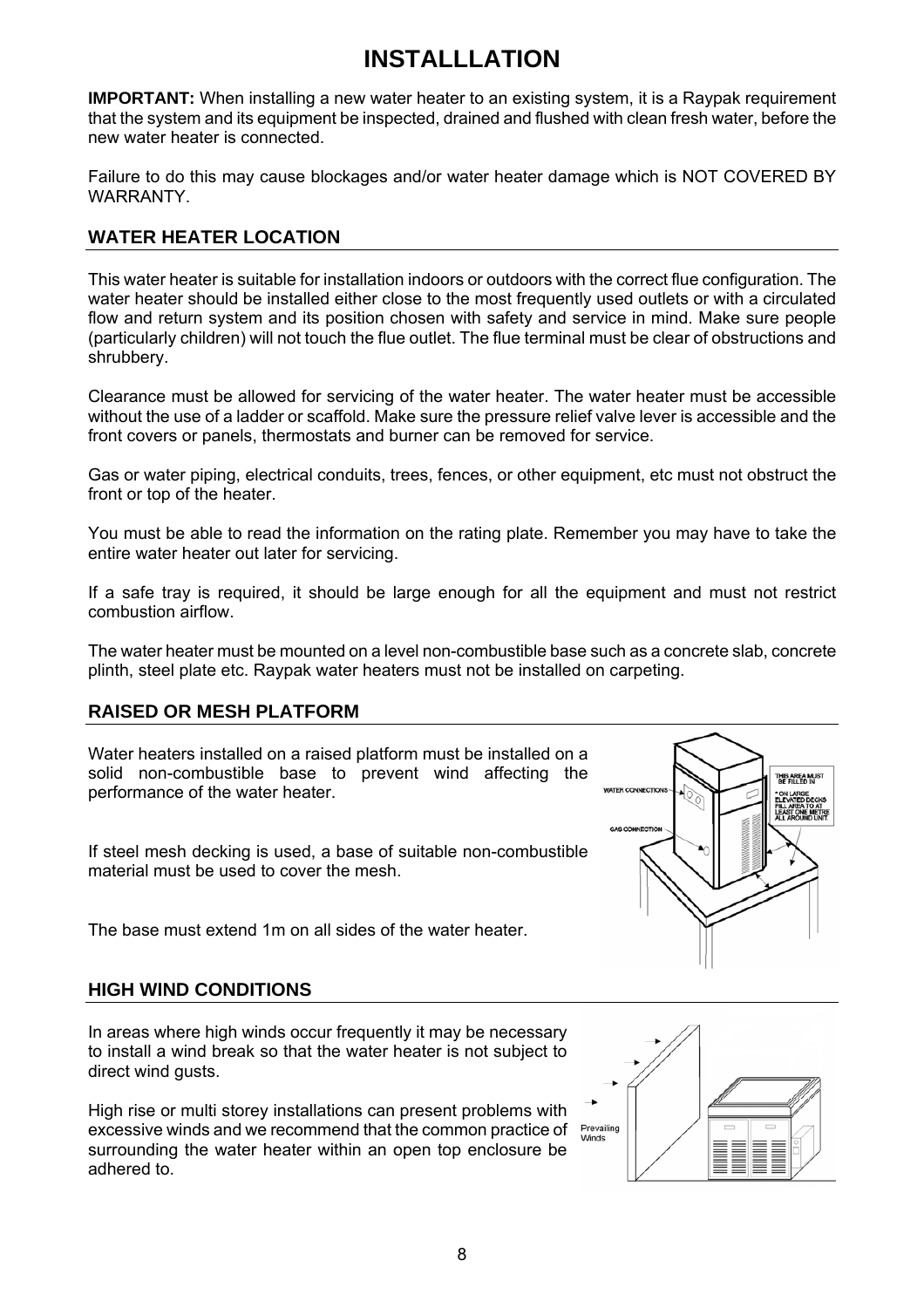#### **WATER HEATER DIMENSIONS**



| <b>Model</b> | 520   | 670      | 770    | 870    |
|--------------|-------|----------|--------|--------|
|              | 674mm | $797$ mm | 901mm  | 1006mm |
|              | 821mm | 944mm    | 1048mm | 1153mm |

#### **CLEARANCES – INDOOR INSTALLATIONS**

|                   | from combustible materials: | from non-combustible materials: |
|-------------------|-----------------------------|---------------------------------|
| Rear              | 600 <sub>mm</sub>           | 150 <sub>mm</sub>               |
| Front (access)    | 750mm                       | 750mm                           |
| Flue Outlet Side* | 700mm                       | 700mm                           |
| Left Side*        | 600 <sub>mm</sub>           | 600 <sub>mm</sub>               |
| Right Side*       | 600 <sub>mm</sub>           | 300mm                           |
| Top (access)      | 600mm                       | 600mm                           |

\*Indoor clearances given for Left Hand Side models. For models Right Hand configured apply clearances accordingly.

Clearances for models installed outdoors must comply with AS5601.

#### **COMBUSTION / VENTILATION AIR**

Water heaters installed indoors must be provided with adequate ventilation in accordance with AS 5601.

Note: The flue gases from this water heater have a  $CO<sub>2</sub>$  level of 1%. Additional ventilation will be required.

Ventilation shall be via two permanent openings directly to outside, one at an upper level and one at low level. The minimum dimension of any opening shall be 6mm.

The **free ventilation area** for all models is as shown in the table below:

| <b>Ventilation Requirement - All Models</b>                                                  |                      |                           |                     |  |  |  |
|----------------------------------------------------------------------------------------------|----------------------|---------------------------|---------------------|--|--|--|
| Natural Ventilation / opening / water heater<br><b>Mechanical Ventilation / water heater</b> |                      |                           |                     |  |  |  |
| Direct to Outside                                                                            | 1225 cm <sup>2</sup> | Low Level Air supply      | 770 L/sec           |  |  |  |
| Via Adjacent Room                                                                            | 2450cm <sup>2</sup>  | <b>High Level Exhaust</b> |                     |  |  |  |
|                                                                                              |                      | Mechanical                | 193 – 254 L/sec     |  |  |  |
|                                                                                              |                      | <b>Natural</b>            | 1300cm <sup>2</sup> |  |  |  |

NOTE: Air supply to the area where the water heater is located must not be affected by mechanical exhaust vents or other equipment, eg cooling towers, chillers, heat pumps. Incorrect ventilation may create a negative pressure that can become a hazard by asphyxiation, explosion or fire.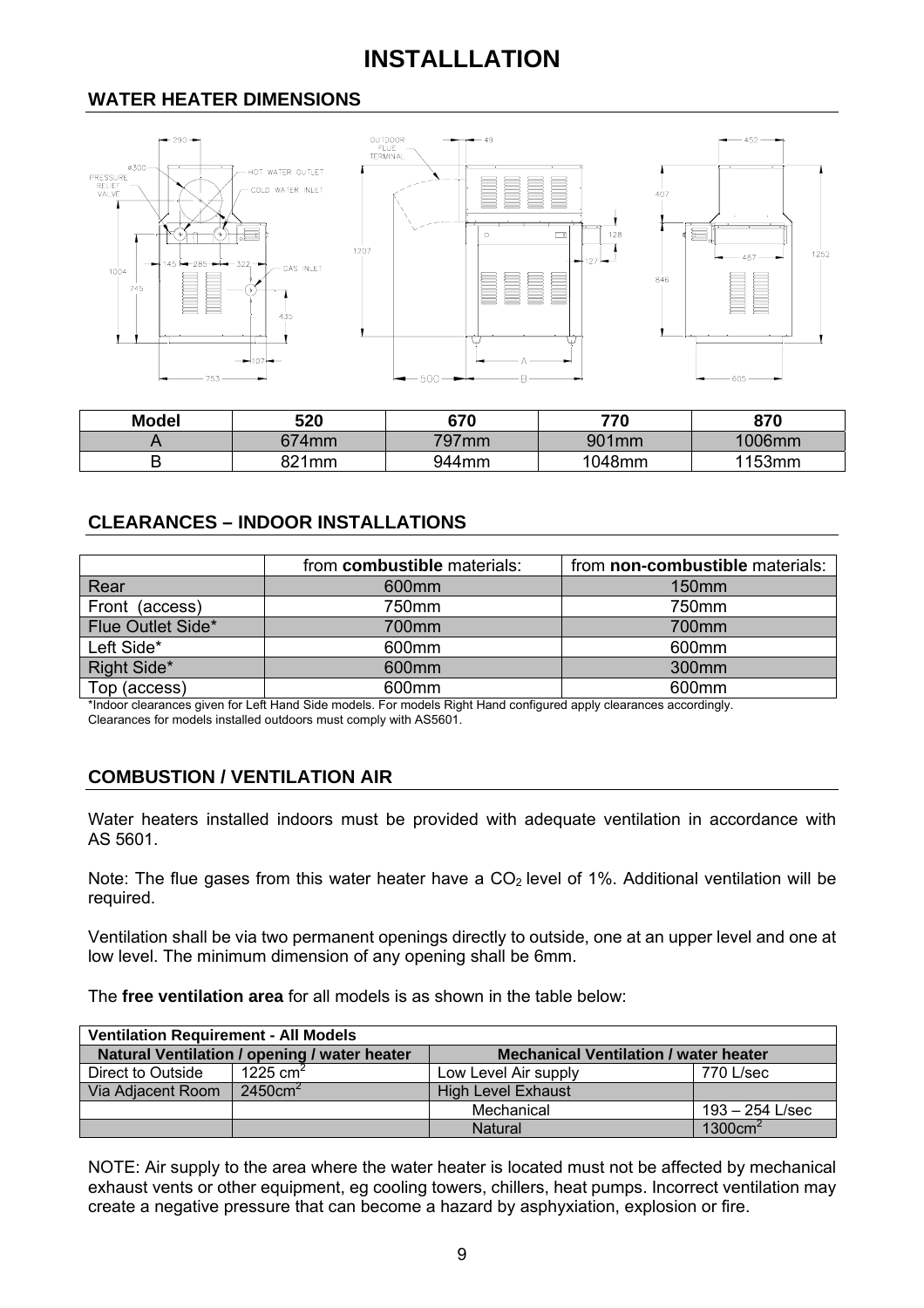#### **FLUEING**

#### **Outdoor Installations**

The flue terminal location of a water heater installed outdoors must comply with figure 5.3 of AS 5601. The supplied 60° bend must be fitted to the outlet of the water heater. **Semi Enclosed Outdoor Installations** 

Depending on the installation, eg covered areas, it may be necessary to extend the flue on an outdoor installation to discharge in a suitable location. In this case the  $60^{\circ}$  bend should be fitted to the terminating point of the secondary flue.

#### **Indoor Installations**

The secondary flue connected to this water heater may discharge horizontally or vertically.

• All indoor installations require a 250mm barometric damper to be installed in the connecter from each water heater. A barometric damper is available from Raypak.

#### **Horizontal Discharge**

- For horizontal discharge applications where each water heater is individually flued, the 300mm diameter flue for each water heater can be run for a total length of 20m with 3 x 90 $^{\circ}$  bends plus the supplied 60 $^{\circ}$  terminal (see diagram opposite).
- For horizontal discharge applications where each water heater is connected to a common flue, the 300mm connector from each water heater must join the common flue using a 45 $^{\circ}$  swept junction positioned so as to direct the flue gasses into the common flue in the direction of discharge. The flue length is measured from the most disadvantaged water heater and should not exceed 20m with up to 3 x 90 $^{\circ}$  elbows plus the 45 $^{\circ}$  swept junction. The common flue must be sized in accordance with AS 5601 and terminate with an appropriately sized 60 $^{\circ}$  terminal. Dampers may be required to be installed in each connector in accordance with AS5601

Note: The flue gasses from this water heater have a  $CO<sub>2</sub>$  level of 1%. The flue must be designed to accommodate the amount of additional air accordingly.



**Typical Installation – Common Flue Manifold**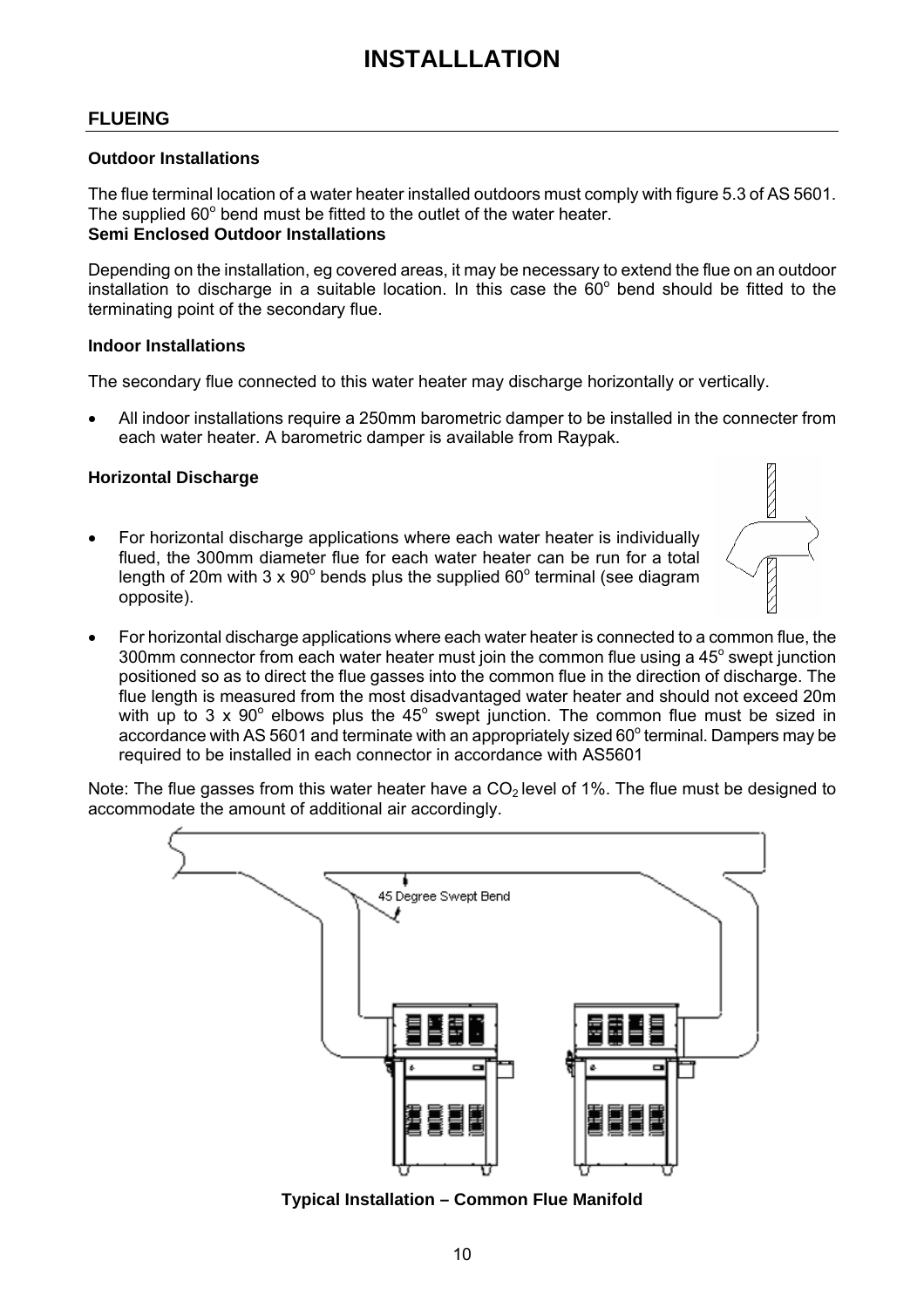#### **Vertical discharge**

For vertical discharge applications the installation must be in accordance with AS 5601.

For vertical discharge applications where each water heater is individually flued, the 300mm diameter flue for each water heater can be run for a total length of 20m with up to 3 x 90 $^{\circ}$  elbows plus a 135 $^{\circ}$ terminal. N.B. Jaks cowls are **NOT** to be used to terminate the flue as they will prevent adequate venting of the flue gases. See diagram opposite.



• For vertical discharge applications where each water heater is connected to a common flue, the 300mm connector from each water heater must join the common flue using a  $30^{\circ}$  swept junction positioned so as to direct the flue gases into the common flue in the direction of discharge. The common flue must be sized in accordance with AS 5601 and terminate with an appropriately sized 135° terminal. Dampers may be required to be installed in each connector in accordance with AS5601 (see 'Typical Installation – Common Flue Manifold' diagram above).

Note: The flue gasses from this water heater have a  $CO<sub>2</sub>$  level of 1%. The flue must be designed to accommodate the amount of excess air accordingly.

#### **POWER FLUEING**

If the flue cannot be designed as described above, then a power flue may be required. Power flues must be designed by persons competent to do so and must be interlocked with the water heater. Contact Raypak for power flue wiring diagrams.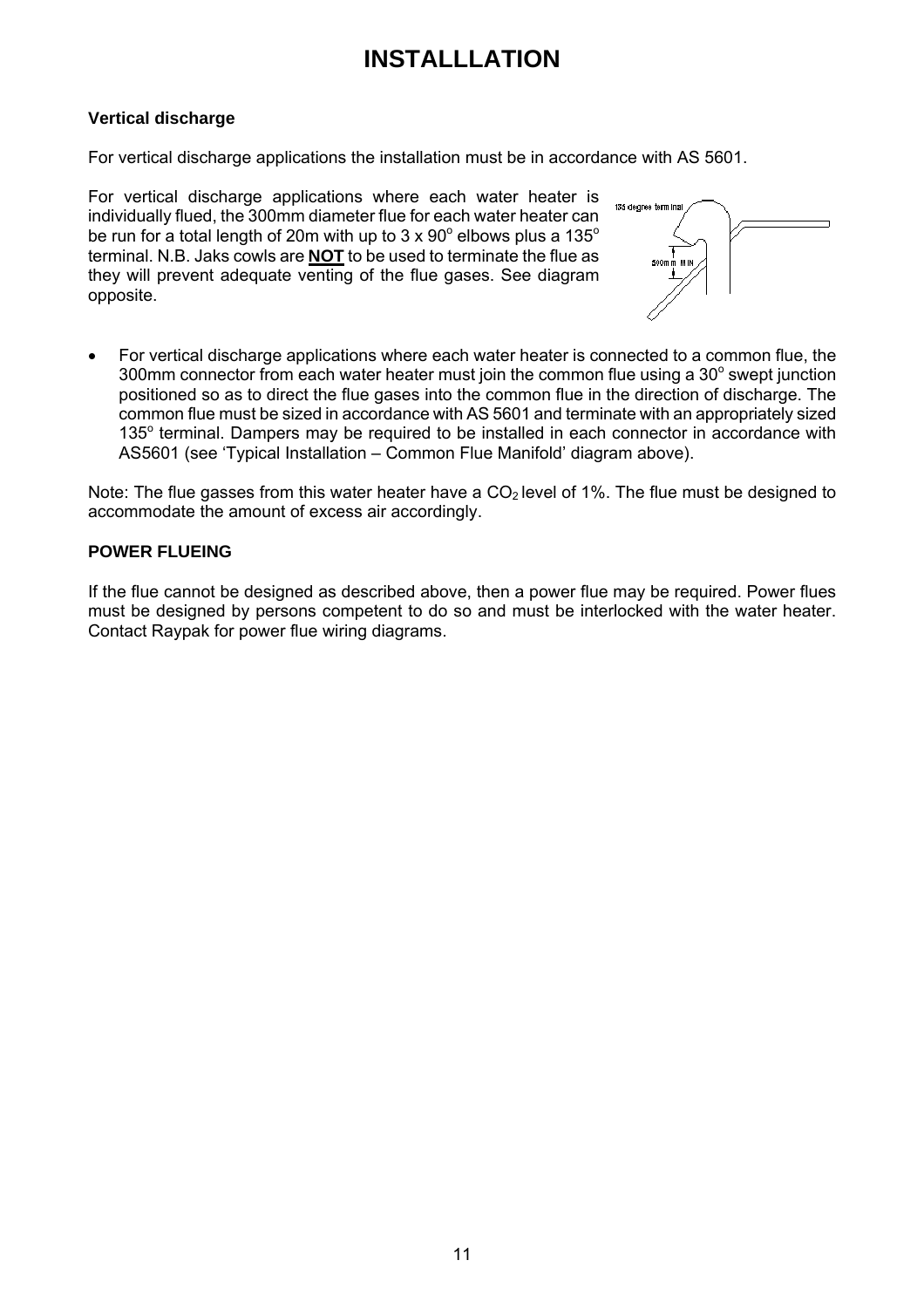#### **Flue Outlet Direction**

The flue connection on this water heater can be repositioned from the left hand side to the right hand side if required.

- Ensure the water heater is isolated from the mains power supply.
- Remove the 18 screws holding the fan cover assembly to the water heater body and the 6 screws around the flue connection.
- Remove the fan cover assembly from the water heater.
- $\bullet$  Lift and rotate the fan exhaust assembly through 180 $^{\circ}$ . Sufficient electrical cable has been provided to accommodate full rotation of the fan exhaust assembly.



Ensure the electrical cable is clear of the combustion chamber opening and cannot be pinched when replacing the fan cover assembly.

• Replace the fan cover assembly in the new direction and replace all screws



#### **GAS INLET**

The pipe work must be cleared of foreign matter before connection and purged before attempting to light the water heater. An isolation valve and disconnection union must be used to allow servicing and removal of the water heater. Refer to AS 5601 for the correct pipe sizing.



Always isolate the water heater before pressure testing the gas supply system. Disconnect the water heater after the isolating cock to prevent the risk of serious damage to the gas train. Warranty does not cover damage of any nature resulting from failure to observe this precaution. Refer to rating label for gas types and pressures.

The heater and its gas connection must be thoroughly leak tested before placing in operation. Use soapy water and a manometer for leak test.

**DANGER!** Do not use an open flame to check for gas leaks.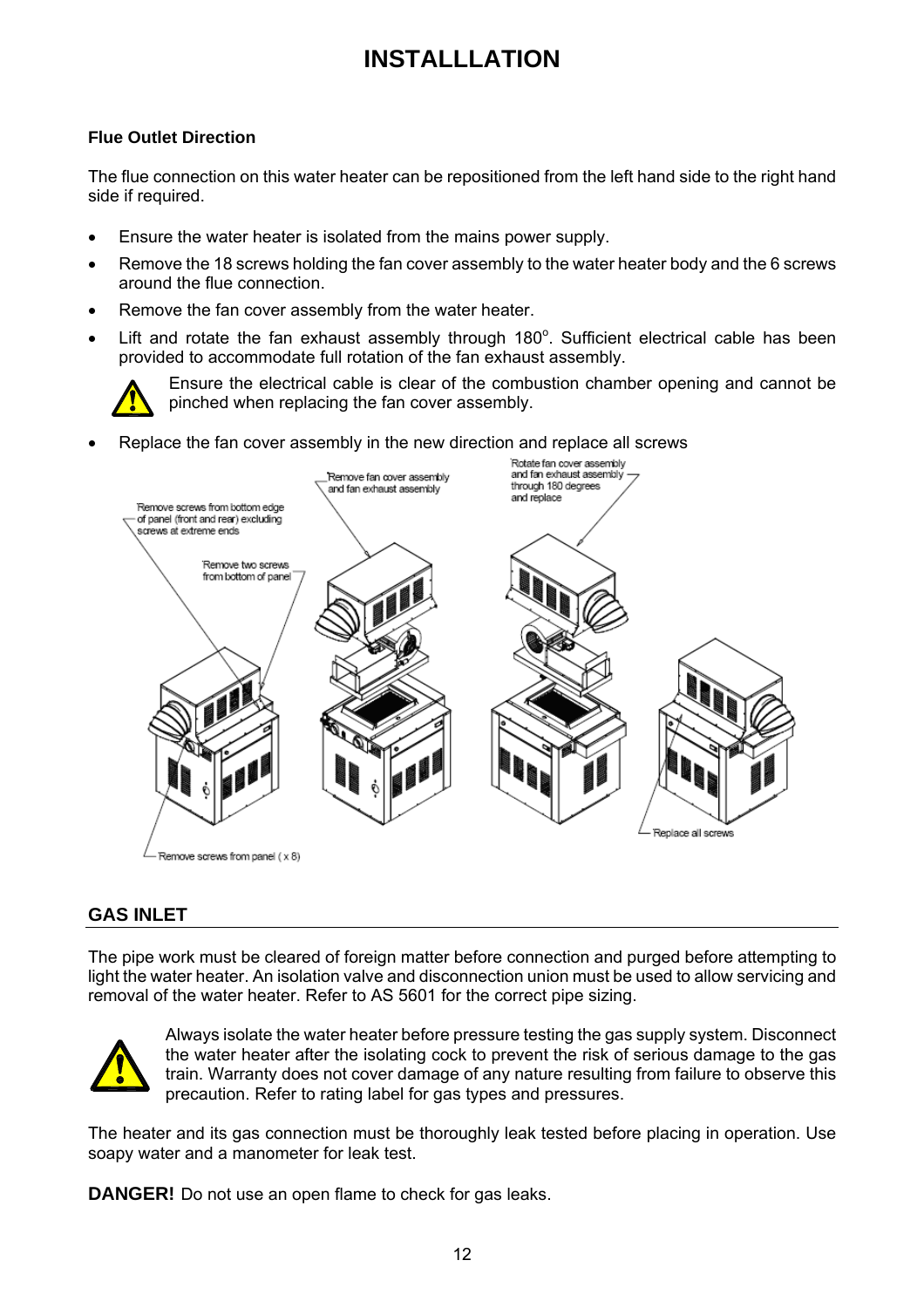#### **PUMP SELECTION**

For the most efficient operation of the water heating system the circulating pump must be sized correctly.

The pump should be installed on the inlet to the water heater especially where the system water pressure is low.

Refer to the 'flow rate and pressure drop table' on page 13 for the minimum and maximum flow rates for each model to determine the pressure loss through the water heater for the required temperature rise and add this to the other system pressure losses when sizing the pump.

Note: The flow rate must never be below the minimum stated in the Flow Rate and Pressure Drop table.

Where the water flow rate exceeds the maximum shown in the Flow Rate and Pressure Drop table, a bypass with a balancing valve must be installed to reduce the water flow through the water heater (see diagram opposite).

For pump sizing where the water heating system incorporates Rheem storage tanks, refer to the 'pump selection and pipe size table' on page 13.



#### **Intermittent pump operation**

Where pump operation is intermittent, a remote thermostat must be fitted in the system and a pump run on timer is required to remove residual heat from the water heater and prevent nuisance tripping of the high limit switch. A run on timer is available as an optional kit (Rheem part No 56076874).

#### **Flow Rate and Pressure Drop Table**

|              |       | <b>Max Flow Rate</b><br>Modulating (10°C Rise) | <b>Max Flow Rate</b><br>On/Off (15°C Rise) |                | <b>Min Flow Rate</b><br>$(20^{\circ}C \text{ Rise})$ |     |
|--------------|-------|------------------------------------------------|--------------------------------------------|----------------|------------------------------------------------------|-----|
| <b>Model</b> | l/sec | kPa                                            | l/sec                                      | kPa            | l/sec                                                | kPa |
| 520          | 2.87  | 6                                              | 1.91                                       | 3              | 1.43                                                 | 3   |
| 670          | 3.58  | 10                                             | 2.39                                       | $\overline{4}$ | 1.79                                                 | 3   |
| 770          | 4.06  | 14                                             | 2.71                                       | 6              | 2.03                                                 |     |
| 870          | 4.66  | 22                                             | 3.11                                       | 8              | 2.33                                                 | 5   |

**\* Where marked as maximum water flow, the temperature rise will be greater than 10° C or 15° C as noted.** 

#### **Pipe Size and Pump Selection Table**

|              | <b>Pump</b>                 |                | <b>Branch</b>    | Minimum Manifold Header Size (mm)  |        |         |         |         |
|--------------|-----------------------------|----------------|------------------|------------------------------------|--------|---------|---------|---------|
| <b>Model</b> | <b>UPS</b><br><b>Series</b> | <b>Speed</b>   | <b>TP Series</b> | <b>Size</b>                        | 1 Unit | 2 Units | 3 Units | 4 Units |
| B0520        | 32-80B                      | 3              |                  | 41/4<br>32mm                       | 32     | 50      | 65      | 80      |
| B0670        | 32-80B                      | 3              |                  | 41/2<br>40 <sub>mm</sub>           | 40     | 50      | 65      | 80      |
| <b>B0770</b> | 32-80B                      | 3              | 50-30/4B         | 2<br>50 <sub>mm</sub>              | 50     | 80      | 100     | 100     |
|              | 40-60/2B                    | $\overline{2}$ |                  | 41/2<br>40mm                       | 40     | 50      | 80      | 80      |
|              | 32-80B                      | 3              |                  | $2\frac{1}{2}$<br>65 <sub>mm</sub> | 65     | 100     | 125     | 150     |
| B0870        | 40-60/2B                    | 1              | 50-30/4B         | 2<br>50 <sub>mm</sub>              | 50     | 65      | 80      | 100     |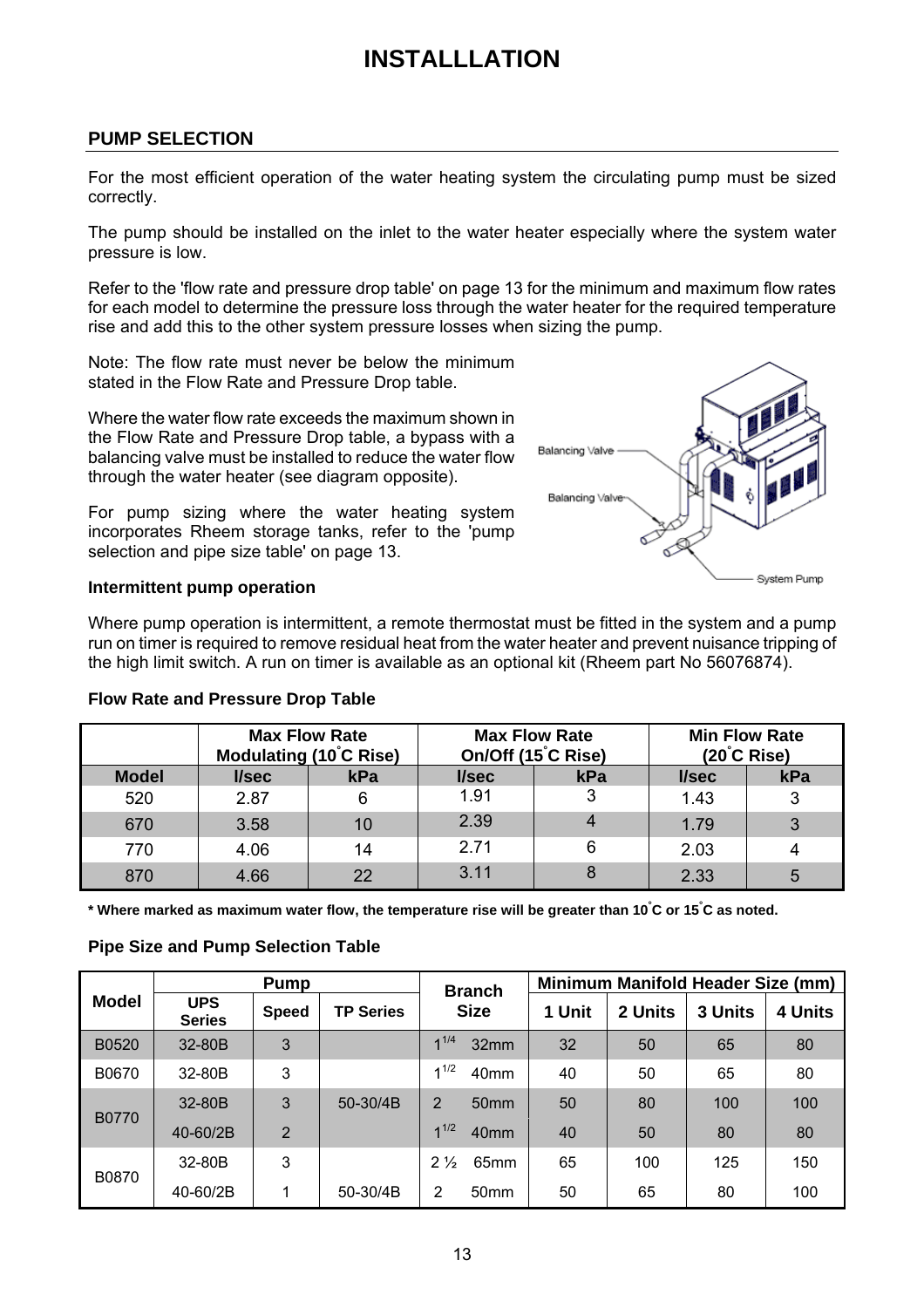**\* TP series circulator is recommended for hard water areas in lieu of UPS series circulator** 

**\* Manifold header sizes are minimum requirements for water heater performance** 

#### **Minimum Pump Inlet Pressure**

Circulating pumps require a minimum inlet pressure in order to operate without cavitation. Refer to the table below for minimum pressure requirements for Grundfos UPS series pumps. Minimum pressure requirements for TP series pumps depend on system characteristics and need to be calculated. Contact your pump supplier for more information.

| <b>Pump</b>        | <b>Models</b>                                               | <b>Minimum Inlet Head Required at</b><br><b>Operating Temperature (m)</b> |      |      |                |                |  |  |
|--------------------|-------------------------------------------------------------|---------------------------------------------------------------------------|------|------|----------------|----------------|--|--|
|                    |                                                             |                                                                           | 80°C | 85°C | $90^{\circ}$ C | $95^{\circ}$ C |  |  |
| <b>UPS32-80B</b>   | 350,430,507,520,670,770,870                                 | 0.5                                                                       | 0.5  | 0.5  | 3.0            | 5.0            |  |  |
| <b>UPS40-60/2B</b> | 768,868,972,992,1142,1182,1242,1292                         | 1.5                                                                       | 2.5  | 3.5  | 4.5            | 7.0            |  |  |
| <b>UPS50-120B</b>  | 1362, 1412, 1492, 1552, 1662, 1722, 1852,<br>1922,2004,2214 | 4.0                                                                       | 5.0  | 6.0  | 7.0            | 9.0            |  |  |
| <b>UPS80-120B</b>  | 2404,2634,2804,3164,3304,3694,3804,<br>4224                 | 16.0                                                                      | 17.0 | 18.0 | 19.0           | 20.5           |  |  |

#### **COLD WATER SUPPLY / MAKE-UP**

All pipe work must be cleared of foreign matter before connection and purged before attempting to operate the water heater. All olive compression fittings must use brass or copper olives. Use thread sealing tape or approved thread sealant on all fittings.

#### **Mechanical, Hydronic and Process Heating Applications**

The pressure of the make up supply must be controlled. This may be achieved by the use of a pressure limiting valve or a header tank which is designed to provide the correct operating pressure for the system.

Where the water heater is fitted with a 60PSI relief valve, the maximum pressure setting must not exceed 330kPa. The minimum inlet pressure is dependant on a number of factors including operating temperature, minimum inlet pressure for circulating pumps and system pressure losses.

Backflow prevention in accordance with AS/NZS 3500.1 may be required, please check with the local water supply authority for any local code requirements.

A suitably sized expansion vessel must be fitted to a closed heating system to prevent discharge of system fluid during the heating cycle.

#### **Domestic Hot Water Applications**

An isolation valve and non-return valve must be installed on the cold water line to the system. An acceptable arrangement is shown in the diagram opposite.

The cold water supply to a domestic water heating system must be fitted with a pressure limiting valve if the water supply pressure exceeds 80% of the lowest rated relief valve in the system.

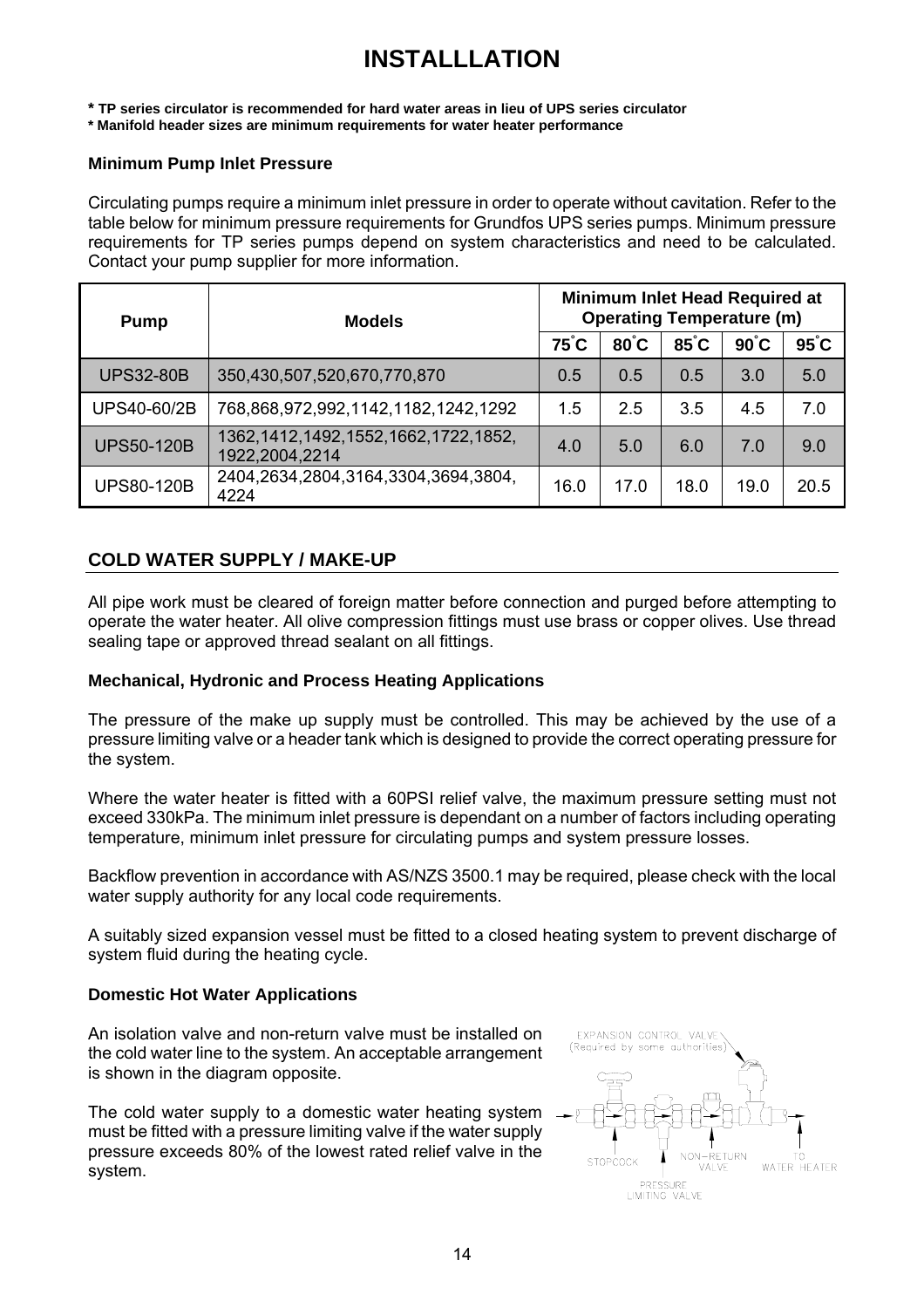The cold water supply pressure must be sufficient to provide adequate flow at the fixtures.

#### **EXPANSION CONTROL VALVE**

Local regulations may make it mandatory to install an expansion control valve (ECV) in the cold water line to the water heating system. In other areas, an ECV is not required unless the saturation index is greater than +0.4 (refer to 'Water Supplies' on page 6). However, an ECV may be needed in a corrosive water area where there are sufficient quantities of silica dissolved in the water.

The expansion control valve must always be installed after the non return valve and be the last valve installed prior to the water heater (refer to diagram on page 13). A copper drain line must be run separately from the drain of the relief valve.

#### **RELIEF VALVE DRAIN**

A copper drain line must be fitted to the relief valve to carry the discharge clear of the water heater. Connect the drain line to the relief valve using a disconnection union. The pipe work from the relief valve to the drain should be as short as possible and fall all the way from the water heater with no restrictions. It should have no more than three right angle bends in it. Use DN20 pipe.

The outlet of the drain line must be in such a position that flow out of the pipe can be easily seen (refer to AS/NZS 3500.4) - but arranged so hot water discharge will not cause injury, damage or nuisance. The drain line must discharge at an outlet or air break not more than 9 metres from the relief valve.

In locations where water pipes are prone to freezing, the drain line must be insulated and not exceed 300 mm in length. In this instance, the drain line is to discharge into a tundish through an air gap of between 75 mm and 150 mm.

For multiple installations the drain line from each water heater can discharge into a common tundish.



As the function of the temperature pressure relief valve on this water heater is to discharge high temperature water under certain conditions, it is strongly recommended the pipe work downstream of the relief valve be capable of carrying water exceeding 93°C. Failure to observe this precaution may result in damage to pipe work and property.

#### **PLUMBING CONNECTIONS**

#### **Domestic Hot Water Applications**

For domestic hot water applications, one or more storage tanks are required. Connect the water heater, pump and storage tanks in accordance with the principles shown in the diagrams below and on pages 16 and 17 with the following in mind:

- Install the storage tanks according to Equa-flow® principles as described in the installation instructions supplied with the storage tanks and on page 16.
- Install the water heaters according to Equa-flow® principles as shown in the diagram on page 18
- A disconnection union must always be provided at the cold water inlet and hot water outlet on the water heater to allow for disconnection of the water heater.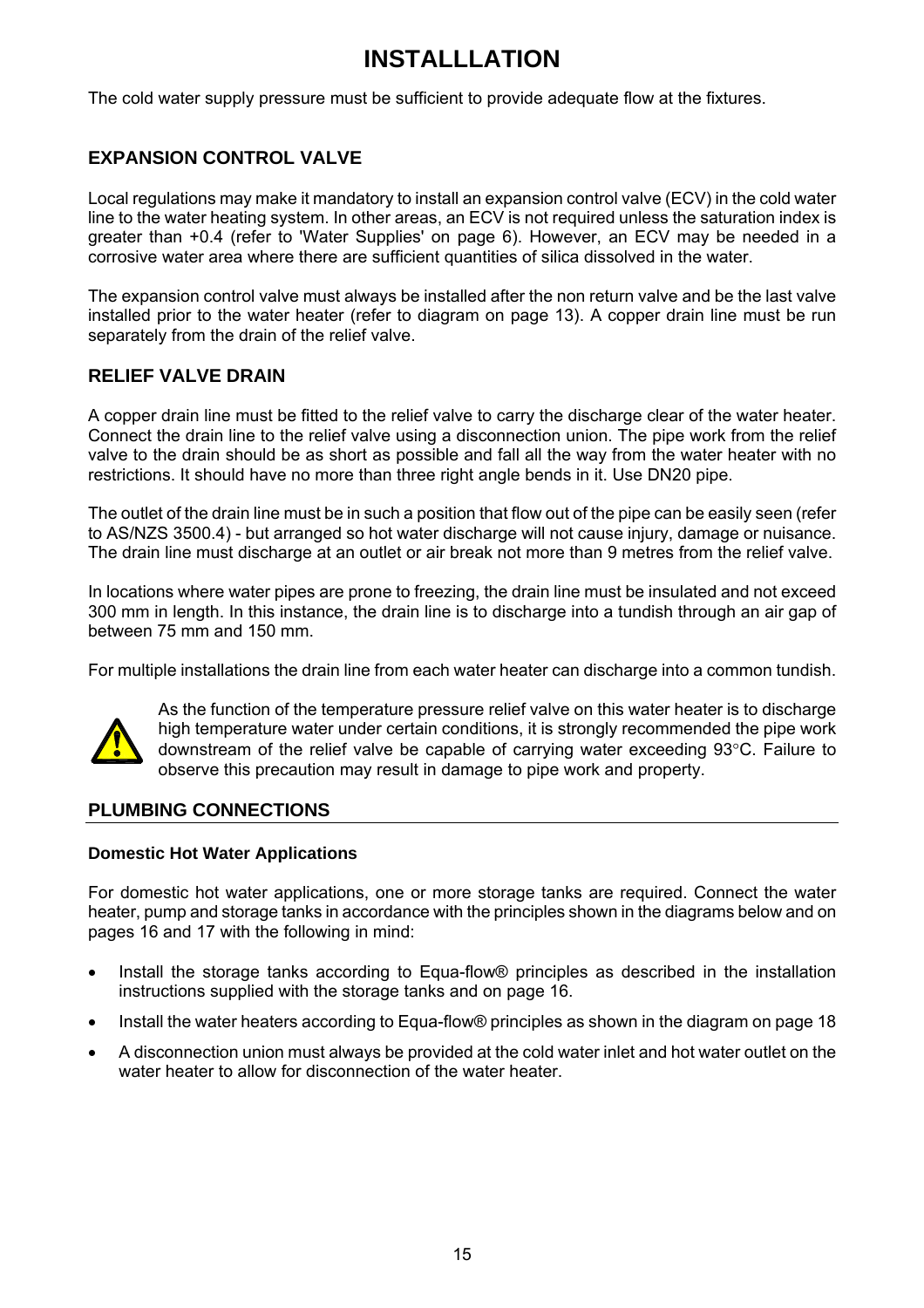

MANIFOLD ARRANGEMENT:

ISOLATION VALVE

NON-RETURN VALVE

ISOLATION VALVE

COLD WATER INLET

**ASSEMBLY** 

HOT HEADER



COLD HEADER

ASSEMBLY

16

EXPANSION-CONTROL<br>VALVE (IF REQUIRED)

PRESSURE LIMITING<br>VALVE (IF REQUIRED)

MANIFOLD BEND ASSEMBLY

AUTHORISED BALL OR FULL FLOW<br>DR GATE VALVE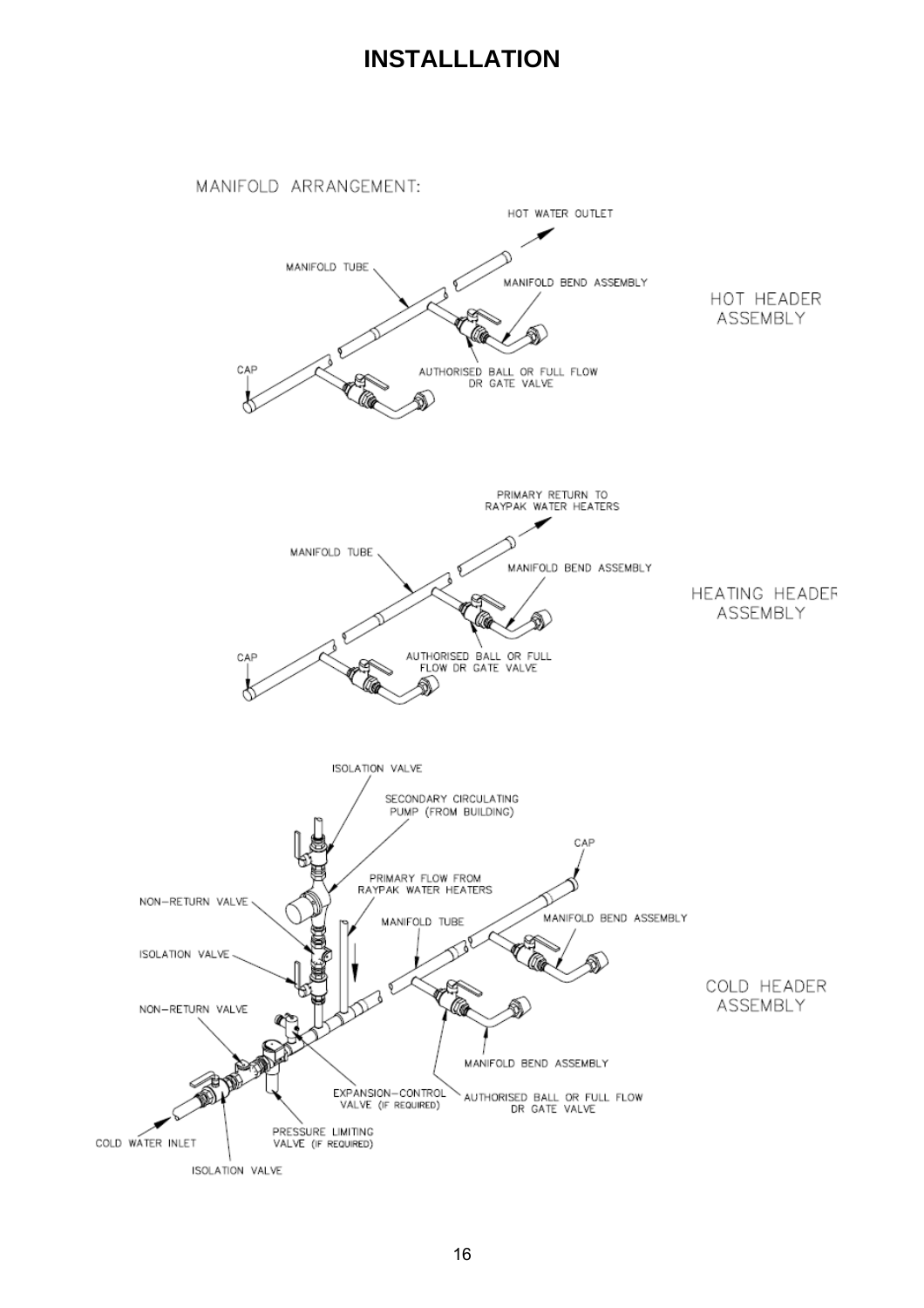

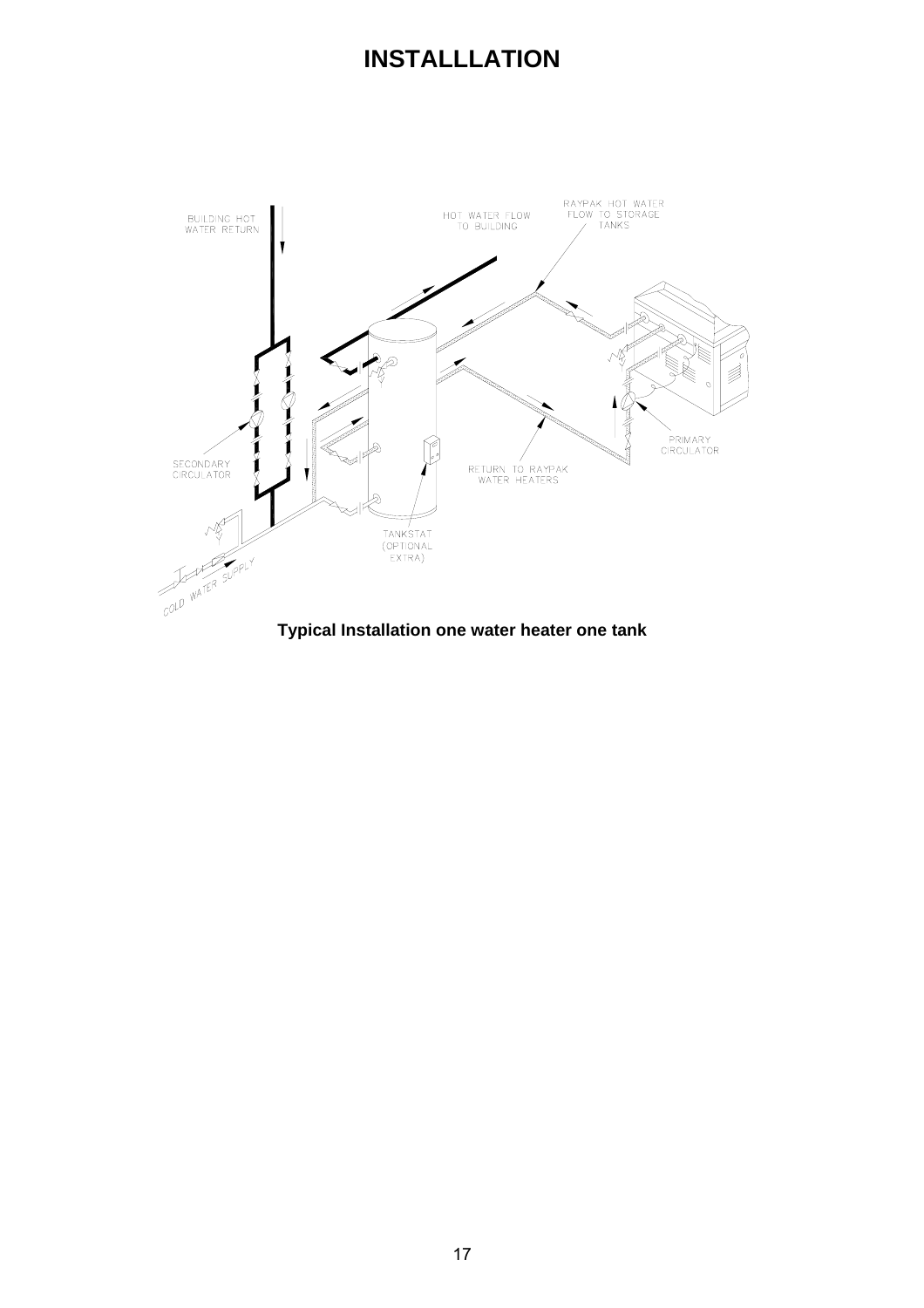

**Typical Installation two water heaters, two tanks**

#### **Mechanical, Hydronic and Process Heating Applications**

For these applications, storage tanks are normally not required. Connect the water heaters and pumps in accordance with the principles shown in the diagram below with the following in mind:

- Install the water heaters according to Equa-flow® principles as shown in the diagrams on page 18.
- A disconnection union must always be provided at the cold water inlet and hot water outlet on the water heater to allow for disconnection of the water heater.
- Each high point of the system should be fitted with an air bleed valve or automatic air eliminator.
- On radiator or heating systems where thermostatic or zone valves will vary the water flow through the load, a by-pass with a suitable control valve must be installed to control the system water flow rate.

#### **BY-PASS VALVES must be installed at the end of the system furthest from the water heater.**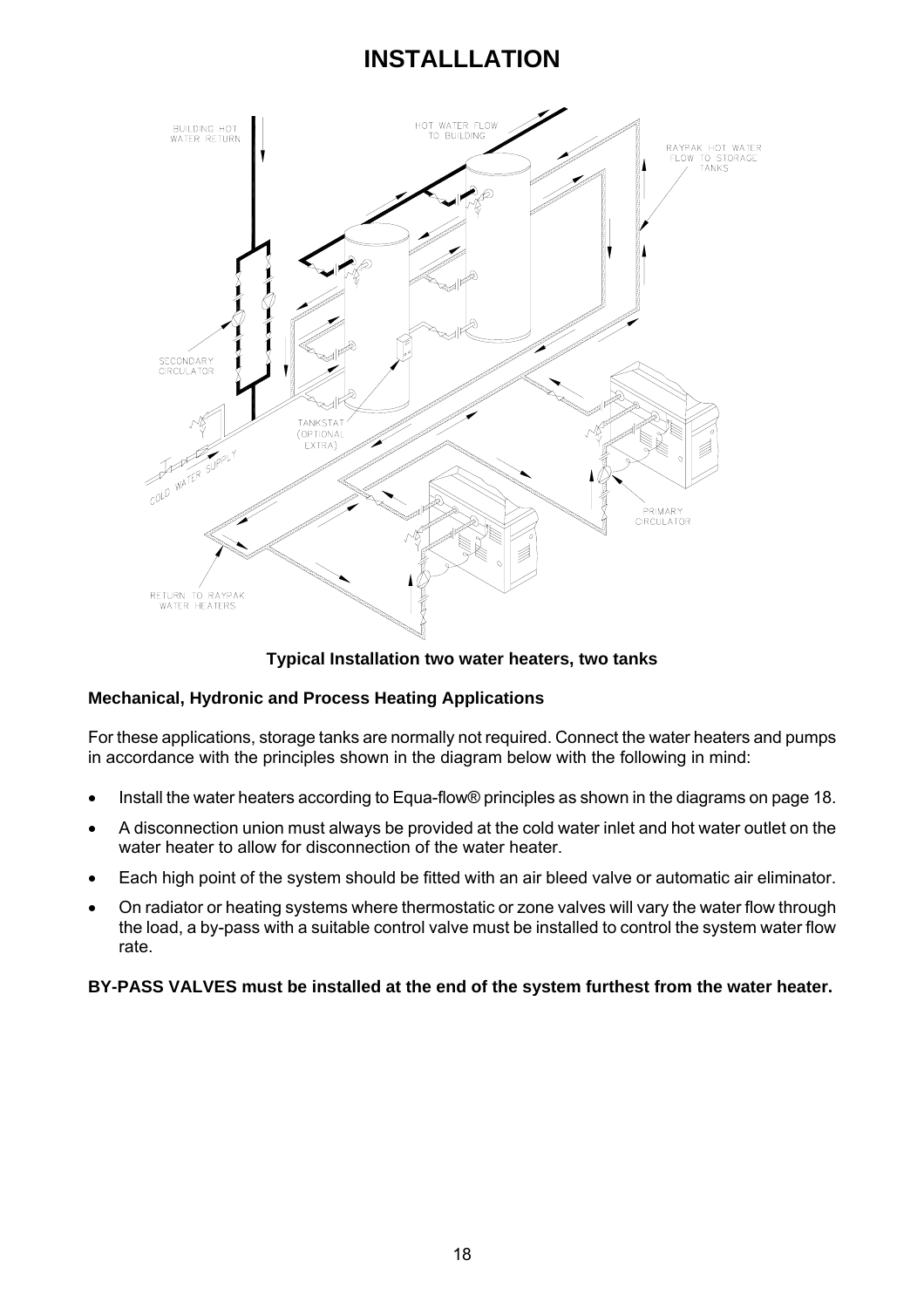

**Typical Installation - Raypak mechanical heating system**

#### **CLOSED LOOP WATER SOURCE HEAT PUMP Refer to diagram below**

- 1. Only use a heater with on/off controls.
- 2. The bypass pipe diameter MUST be the same as the inlet and outlet pipes.
- 3. Select the pipe size between the heater and the system loop main, equal to the inlet/outlet header connections of the water heater (as a minimum).
- 4. Install the correct pump. The temperature rise must be between 10°C and 15°C. Refer to 'pipe size and pump selection table' on page 13.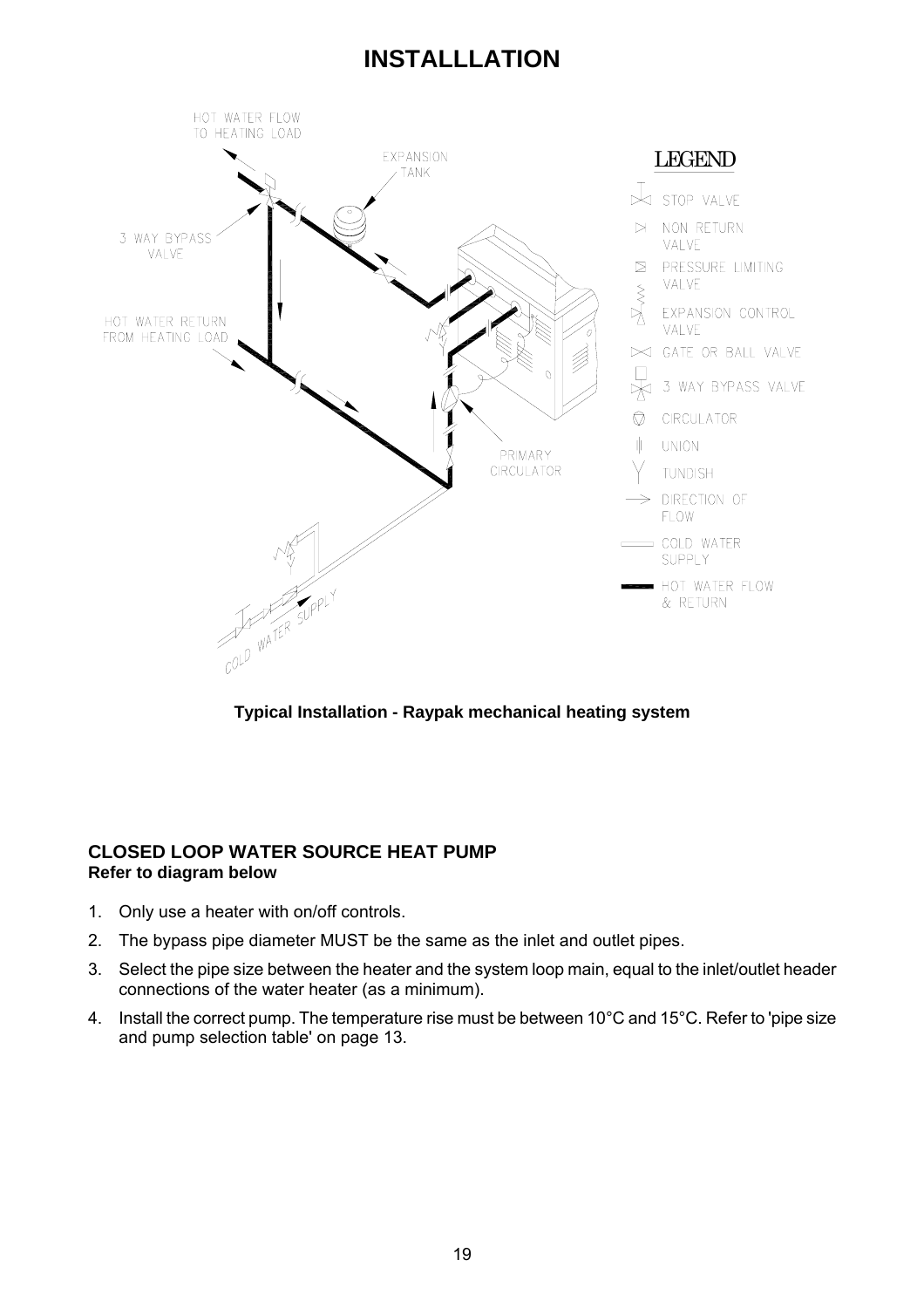

#### **ELECTRICAL SUPPLY**

The electrical installation must comply with AS/NZS 3000 and any local requirements.

This water heater must be hard wired to a 240V AC 50 Hz M.E.N. (multiple earthed neutral) mains power supply with an all pole isolating switch installed adjacent to and accessible from the water heater (refer to AS 5601, 5.2.11). A suitable warning label must be affixed to the water heater if there are additional control circuits not isolated by this switch. This label should direct the service person to the isolation switch for that circuit.

#### **Do not locate conduits across the doors, control panel or the top of the water heater.**

Where conduit is to be mounted on the water heater cabinet there must be a 10mm air gap between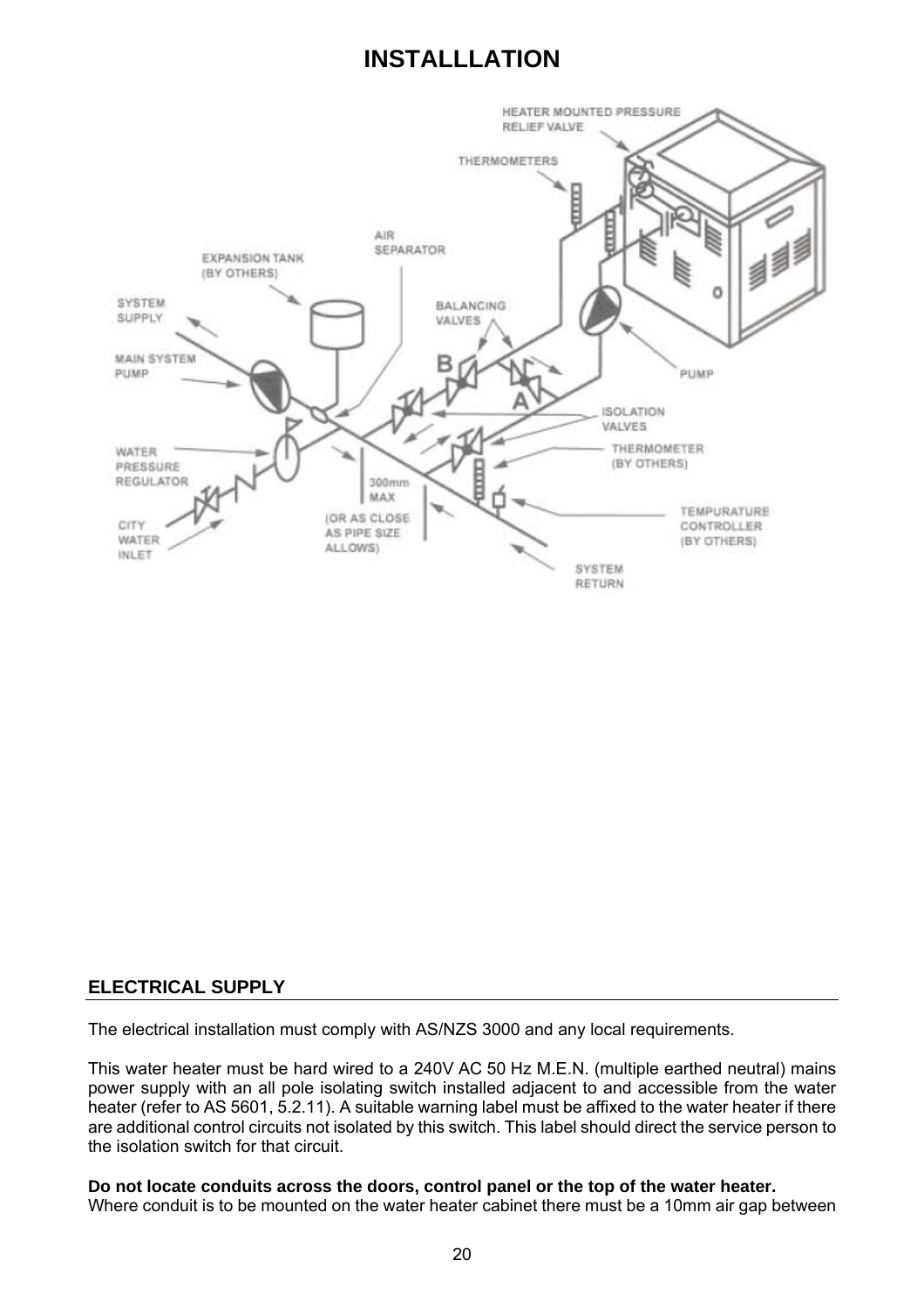the conduit and the water heater cabinet to prevent overheating of the wiring.

The power for the pump and the water heater must be supplied from the same circuit and isolating switch; alternatively the water heater power supply may be switched by the auxiliary contacts of the pump contactor (refer to diagrams on page 22).

#### **THE WATER HEATER MUST NOT OPERATE WITHOUT THE CIRCULATING PUMP RUNNING.**

Access to the electrical connection of the water heater is achieved by opening the control panel located on the front of the water heater (see diagram below).



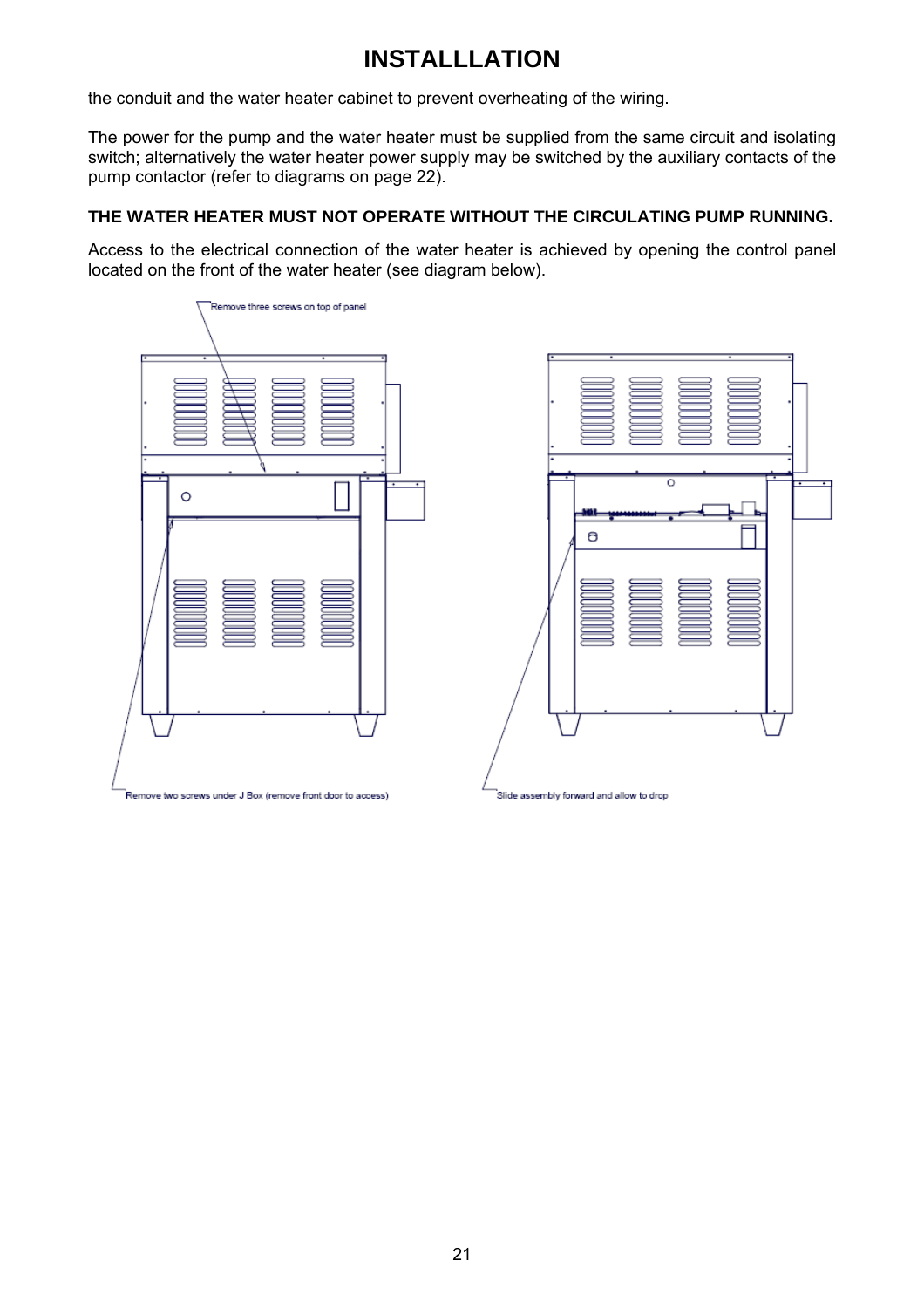





#### **Wiring diagram Raypak Water Heater with 240V Single Phase Circulator**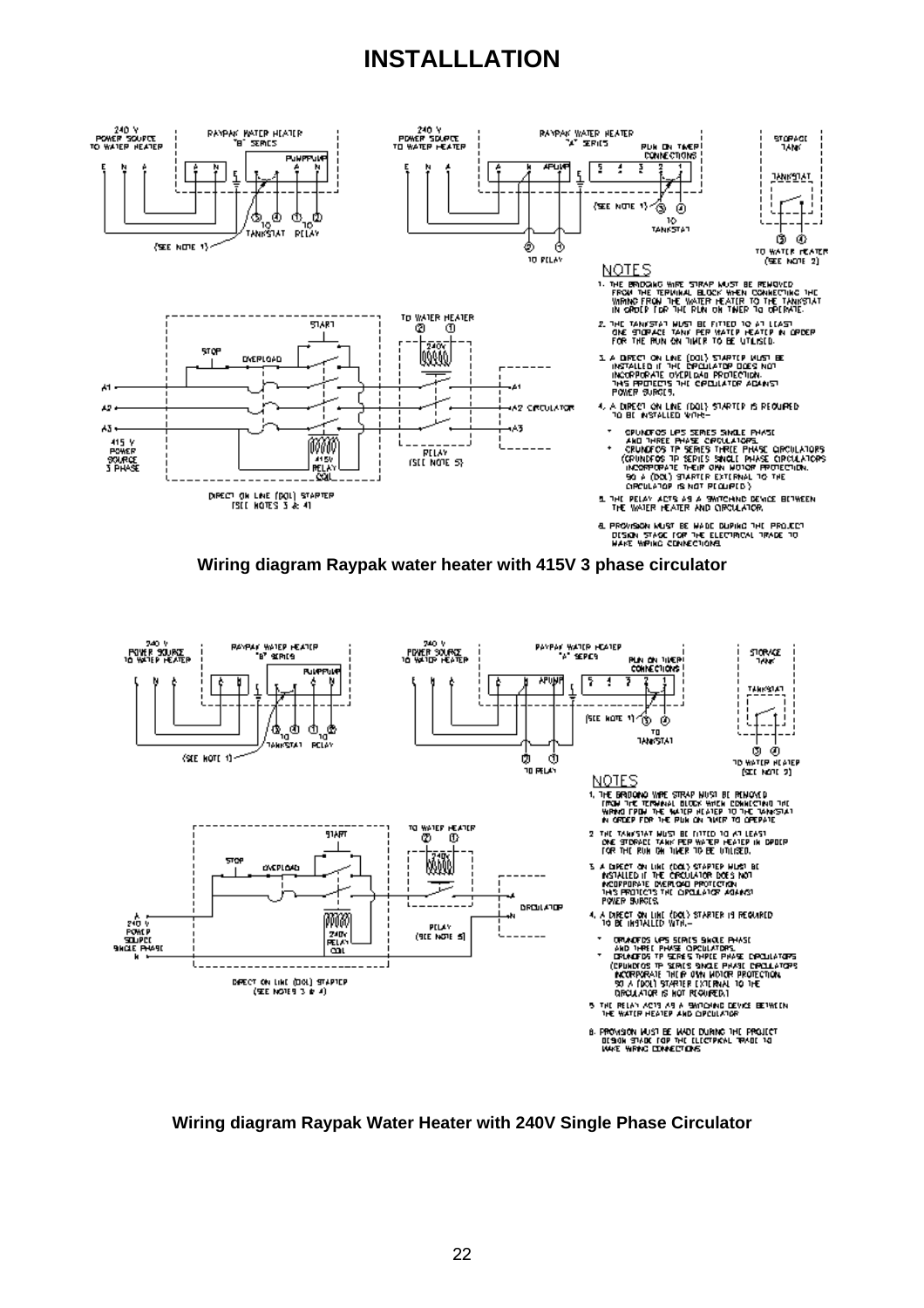

**Wiring Diagram – On/Off Water Heaters**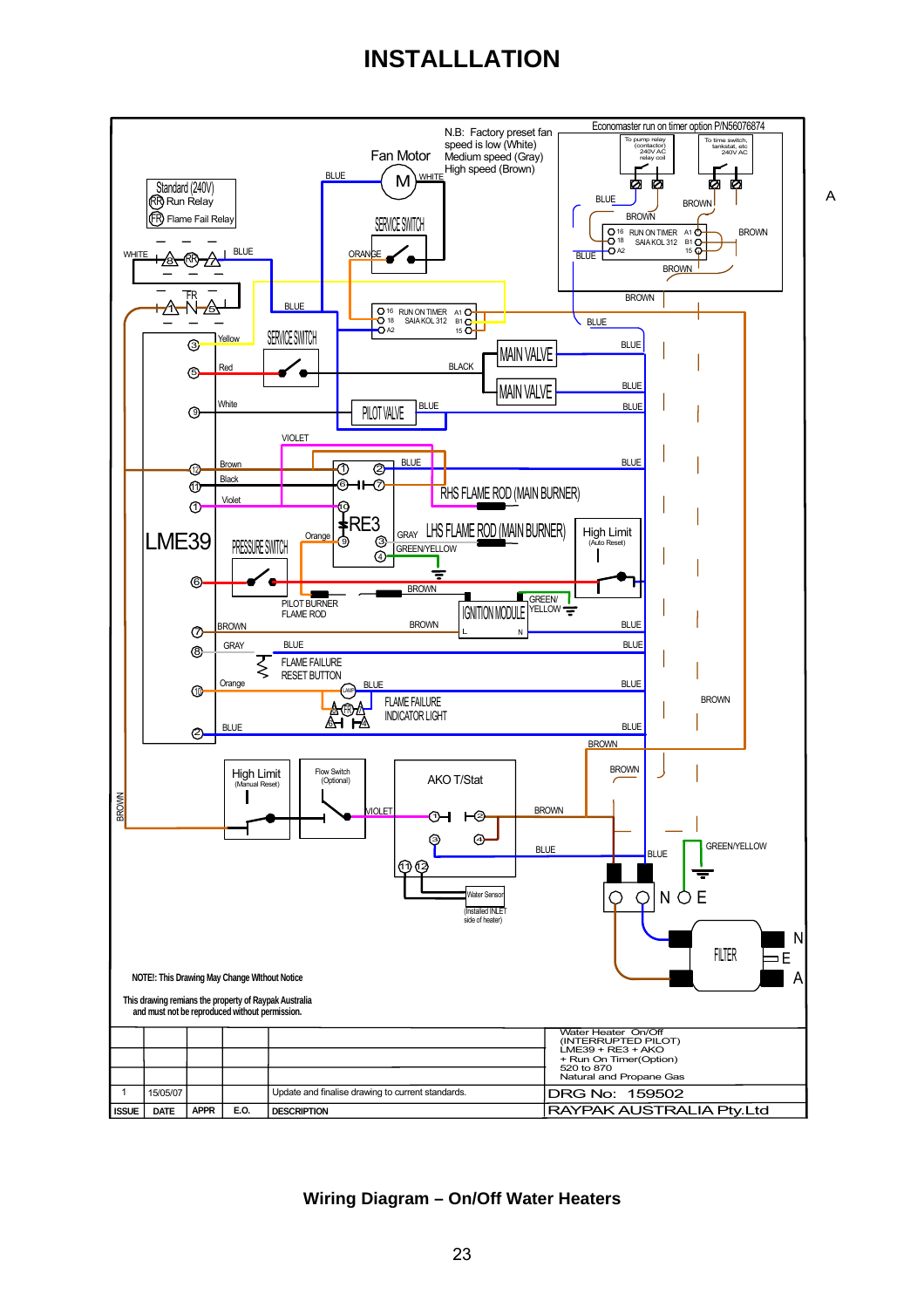

**Wiring Diagram – Modulating Water Heaters**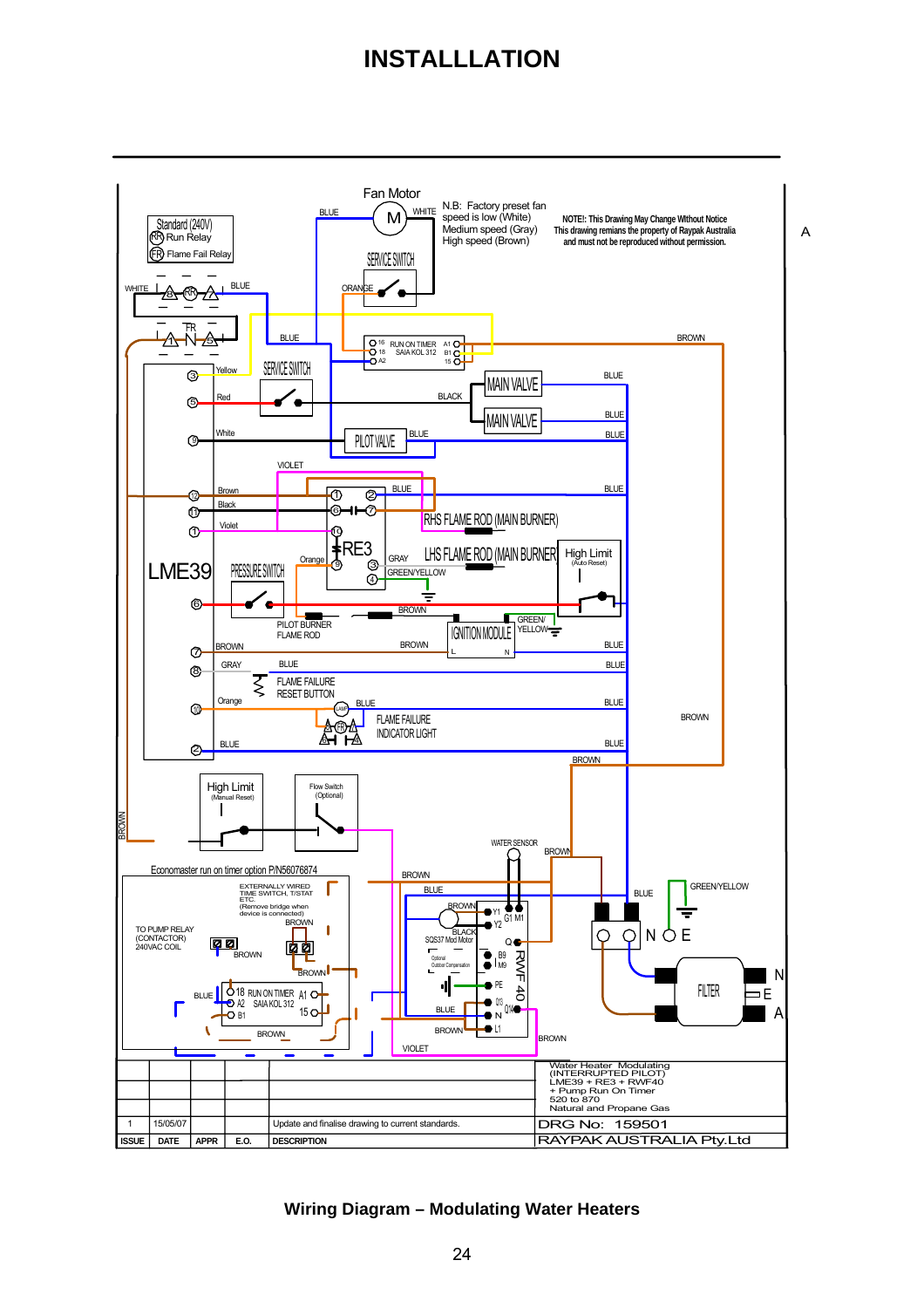#### **AMBIENT AIR COMPENSATION**

#### **QAC22 / QAC32 Mounting and Installation**

#### **Mounting Position**

Mounting instructions are printed on the packaging however the following points should be noted

The sensor is to be mounted externally, preferably at the mid point of the house or building or heating zone, but at least 2.5 m above the ground

The sensor must not be fitted at the following locations:

- Above windows, doors, air extracts or other heat sources
- Below balconies or the eave of the roof

To prevent measurement errors the sensor should:

- Be sealed.
- Not painted over

#### **Connection**

The ambient air sensor is connected to terminals B9 and M9 on the RWF40 thermostat

#### **Programming**

When utilising outdoor compensation it is necessary to reprogram some of the parameters within the RWF 40 controller to recognise the outdoor sensor.

The table below details the parameters that require alteration and the new settings required.

| <b>Parameter</b> | <b>Original Setting</b> | <b>New Setting</b> |
|------------------|-------------------------|--------------------|
| C <sub>111</sub> | 9000                    | 9030               |
| C112             | 0000                    | C010               |
| <b>SPL</b>       |                         | 55                 |
| <b>SPH</b>       | 95                      | 85                 |
| AL.              |                         | 24                 |
| <b>HYSt</b>      |                         |                    |
|                  |                         |                    |

NOTE: Prior to altering the factory settings, advice should be sought on the function of parameters, other than those listed above, to prevent malfunction of the RWF40 controller.

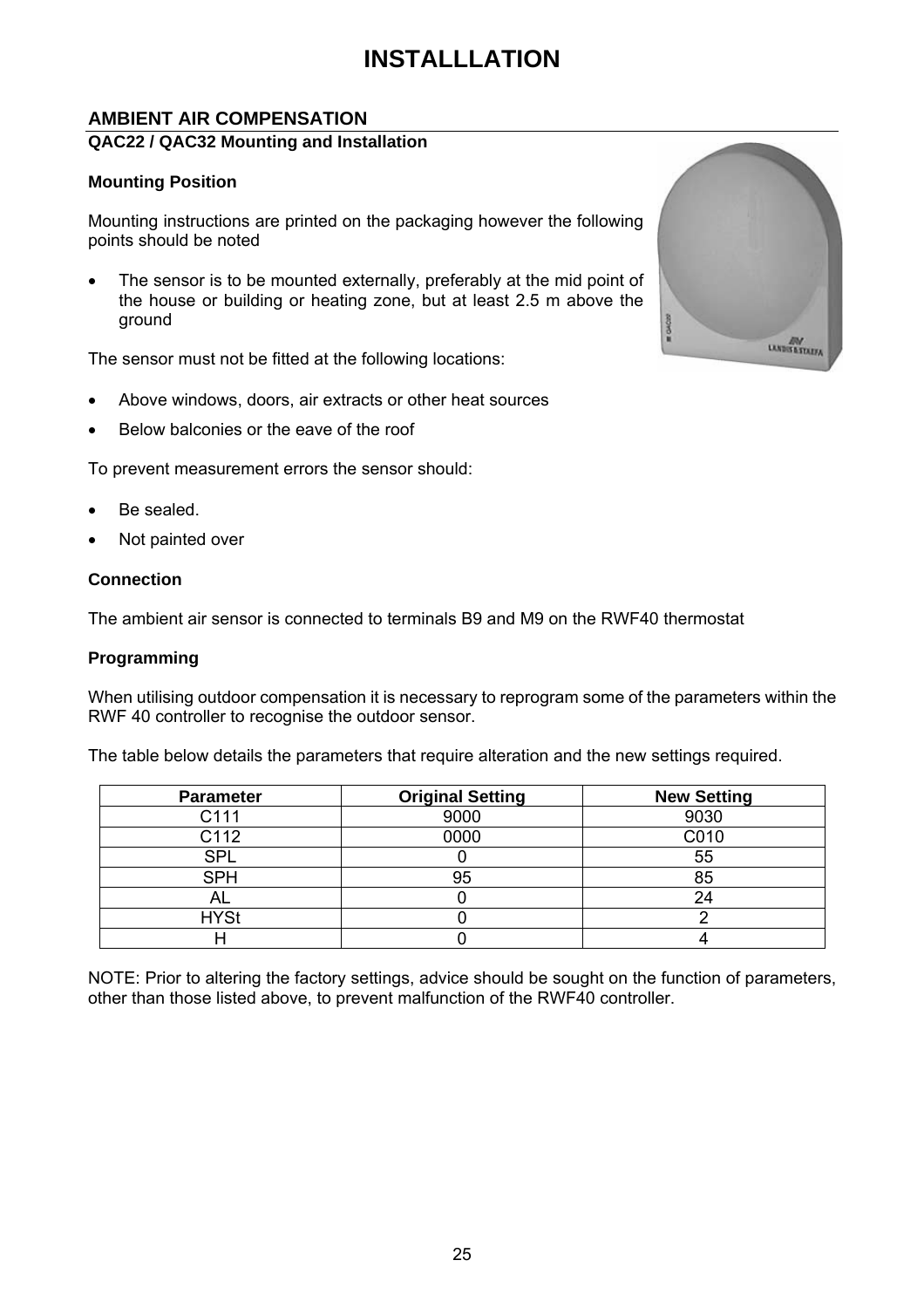# **COMMISSIONING**

COMMISSIONING MUST ONLY BE UNDERTAKEN BY A PROPERLY QUALIFIED AND IN MOST CASES APPROPRIATELY LICENSED PERSON WHO IS FAMILIAR WITH THE COMMISSIONING REQUIREMENTS OF AS3814. MOST REGULATORY AUTHORITIES REQUIRE THE APPLIANCE AND ITS INSTALLATION TO BE INSPECTED AND CERTIFIED.

#### **PRE-COMMISSIONING CHECK LIST**

- 1. Conduct a visual inspection of the water heater and equipment for damage and report as necessary.
- 2. Ensure the water heater is suitable for the type of gas available.
- 3. Ensure the correct power supply is available and the water heater and circulation pump are correctly wired (Refer to page 20).
- 4. Ensure the pump is installed in the correct orientation, the flow direction is correct and (for three phase pumps) the phase rotation is correct.
- 5. Ensure the position of the water heater complies with the installation requirements of this manual, AS 5601 and local authority requirements.
- 6. Ensure the ventilation to the plant room complies with the requirements of AS 5601 and local authority regulations. Mechanical ventilation, if provided, must be interlocked with the water heater as required by AS 5601.
- 7. Ensure the flue complies with the installation requirements of this manual, AS 5601 and local authority requirement. A power flue, if provided, must be interlocked with the water heater as required by AS 5601.
- 8. Ensure flammable or combustible materials are not stored near the water heater. Flammable liquids (such as petrol), newspapers and similar articles must be kept well away from the water heater and the flue system.
- 9. Ensure swimming pool chemicals, household cleaners, etc., are not stored near the water heater.
- 10. Ensure nothing is placed on top of the water heater or in contact with the flue system. Ensure the flue terminal is not obstructed in any way at any time.
- 11. Ensure the combustion air openings are not obstructed.
- 12. Ensure the system is filled with water and any air has been expelled.
- 13. Purge all air from gas supply piping.
- 14. Test ALL gas connections for leaks using soapy water **(DO NOT USE A NAKED FLAME)**

#### **WHAT TO DO IF YOU SMELL GAS?**

- **DO NOT TRY TO LIGHT ANY GAS APPLIANCE**
- **DO NOT TOUCH OR OPERATE ANY ELECTRICAL SWITCH**
- **TURN OFF THE GAS SUPPLY AT THE GAS METER OR ISOLATION VALVE**
- **DO NOT USE A MOBILE PHONE IN THE VICINITY. VACATE THE AREA AND CALL YOUR GAS SUPPLIER OR QUALIFIED GASFITTER**

#### **COMMISSIONING THE WATER HEATER**

#### **THE WATER HEATER MUST BE COMMISSIONED IN ACCORDANCE WITH AS 3814, appendix F.**

Refer to Operation section on page 28 for instructions on lighting the water heater.

Refer to Adjustment section on page 30 for instructions on adjustment of the water heater.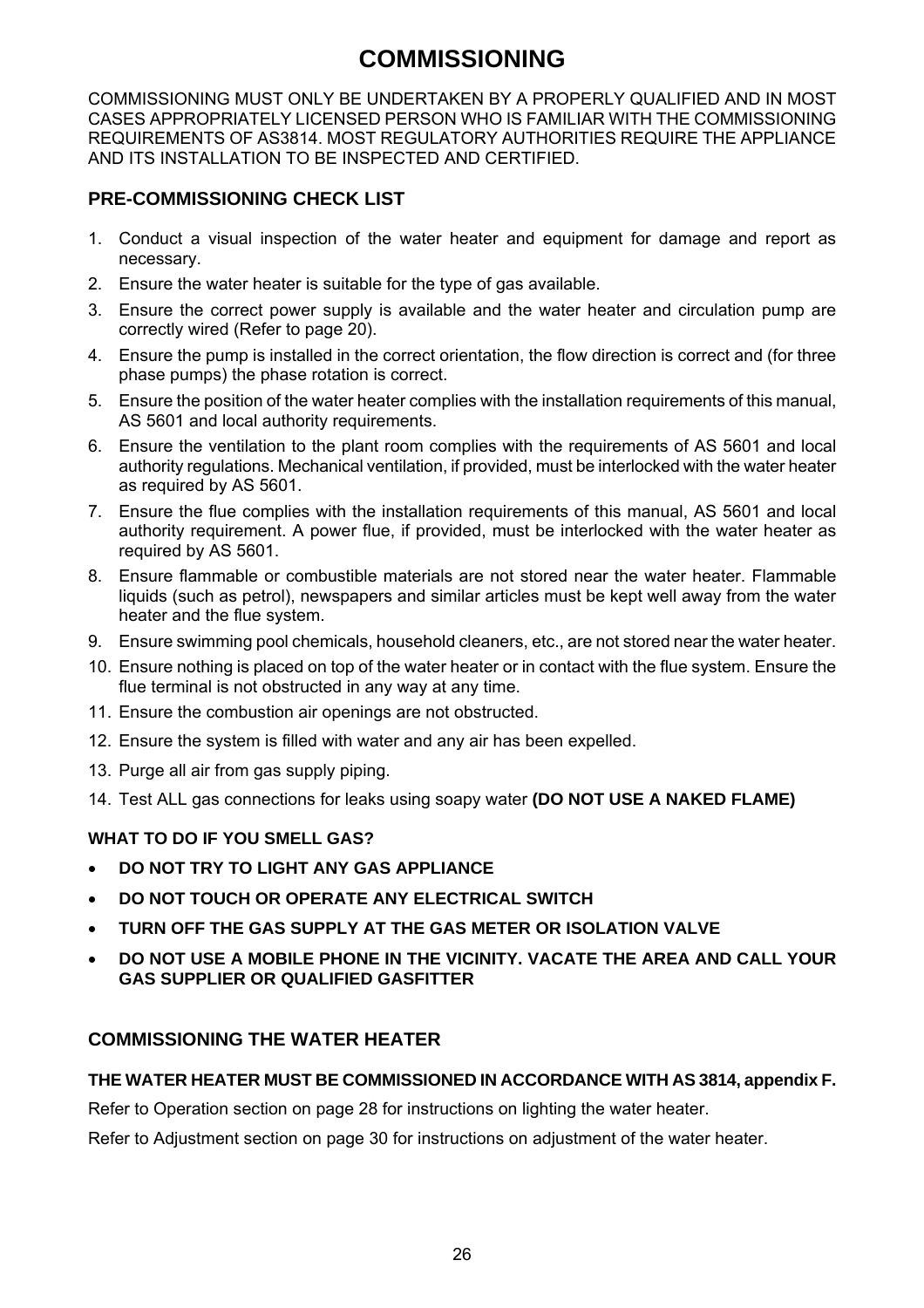### **COMMISSIONING**

#### **CLOSED LOOP WATER SOURCE HEAT PUMP**

#### **Commissioning procedure – refer to diagram below**

- 1 Check that both isolation valves are open.
- 2 Adjust balancing valve **A** to half open and balancing valve **B** to fully open.
- 3 Start up the heater and adjust balancing valve **A** to obtain a heater inlet temperature of approximately 10°C greater than the system loop return temperature, (turning valve **A** in the open direction will increase the heater inlet temperature and closing valve **A** will lower the heater inlet temperature.

**NOTE:** The heater inlet should never be less than 41°C.

- 4 If the heater inlet temperature remains less than 10°C higher than the system loop return temperature and valve **A** is fully open, leave valve **A** fully open and throttle valve **B** until the heater inlet temperature rises to be 10°C higher than the system loop return temperature.
- 5 Main loop and heater temperatures should be checked regularly throughout the season to prevent heater condensation. If the balancing valves are adjusted at the coldest loop temperature (typically 10°C) and the heater temperature to 41°C then the entire heating season should have a proper 41°C operation. The heater inlet temperature can be higher than 41°C without heater damage, but operating at less than 41°C inlet can cause damage from condensation.

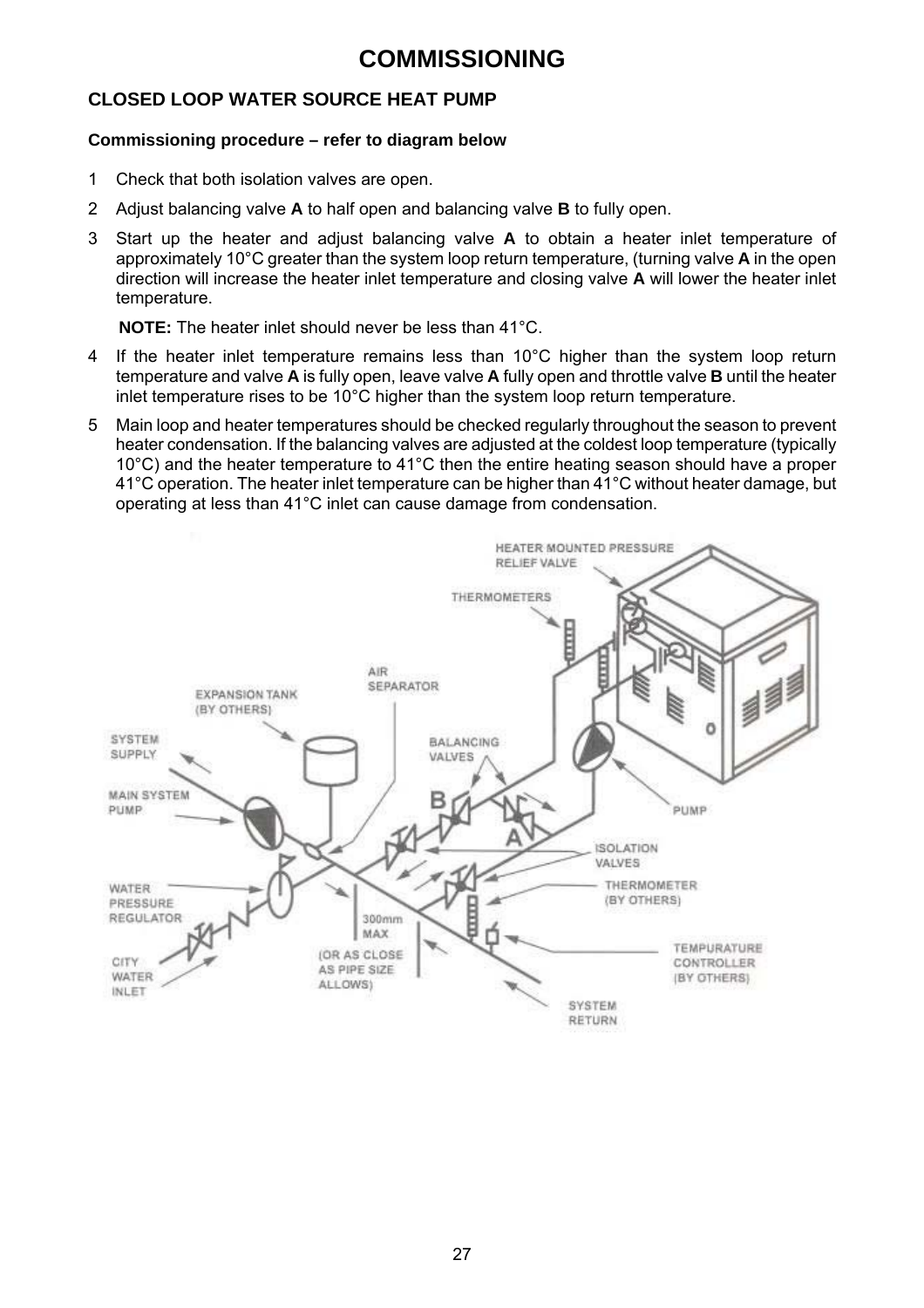# **OPERATION**

#### **FIRST FIRING OF WATER HEATER**

- It is quite normal for the water heater to produce some smoke, fumes and possible condensation for the first thirty (30) minutes of firing from new.
- Avoid breathing fumes. Vacate and ventilate area.

#### **LIGHTING PROCEDURE**

#### **CAUTION**

- Do not use this heater if any part has been under water. Call a qualified service technician **immediately** to replace any part or control system that has been under water.
- **Propane Gas is heavier than air and sinks to the ground, exercise extreme care in lighting the** water heater in confined areas.

#### **STOP** refer to "For Your Safety" on page 4.

This water heater is equipped with electronic ignition and a number of other features for automatic operation.

1. Open the gas isolation valve at the inlet to the water heater.

#### **STOP!**

If you smell gas, follow the safety instructions. Refer to 'What To Do If You Can Smell Gas' on page 26

If you do not smell any gas continue.

- 2. Ensure the pilot gas isolation valve is open.
	- Use **only** your hand to turn the pilot gas isolation valve.
	- **Never use any tools.** If the knob will not turn by hand do not try to repair it, call a qualified service technician.
	- Force or attempted repair may result in a fire or explosion.
- 3. Ensure water heater is full of water.
- 4. Switch on electrical power to the water heater and ancillary equipment (if fitted).
- 5. The water heater will commence the start up sequence.

Note: The start up sequence will only commence if the thermostat is calling for heat and the flow switch and all external interlocks (if fitted) are closed.

- 6. The fan will start and when the pressure switch is closed the pre-purge period (up to 30 seconds) will commence.
- 7. The ignition sequence will commence following the pre-purge period, as follows:
	- **If** Ignition of pilot burner (up to 5 seconds)
	- Proving of pilot flame (10 seconds)
	- Opening of main gas valves
	- Proving of main flame (2-5 seconds)
	- Extinction of pilot flame

Note: If the burner fails to light the water heater will lock out and the "red" reset light will illuminate, except that for heaters with a nominal gas input less than 2000MJ/h the system will make one reignition attempt following a further pre-purge period. To reset the water heater refer to 'Resetting The Water Hater' on page 37.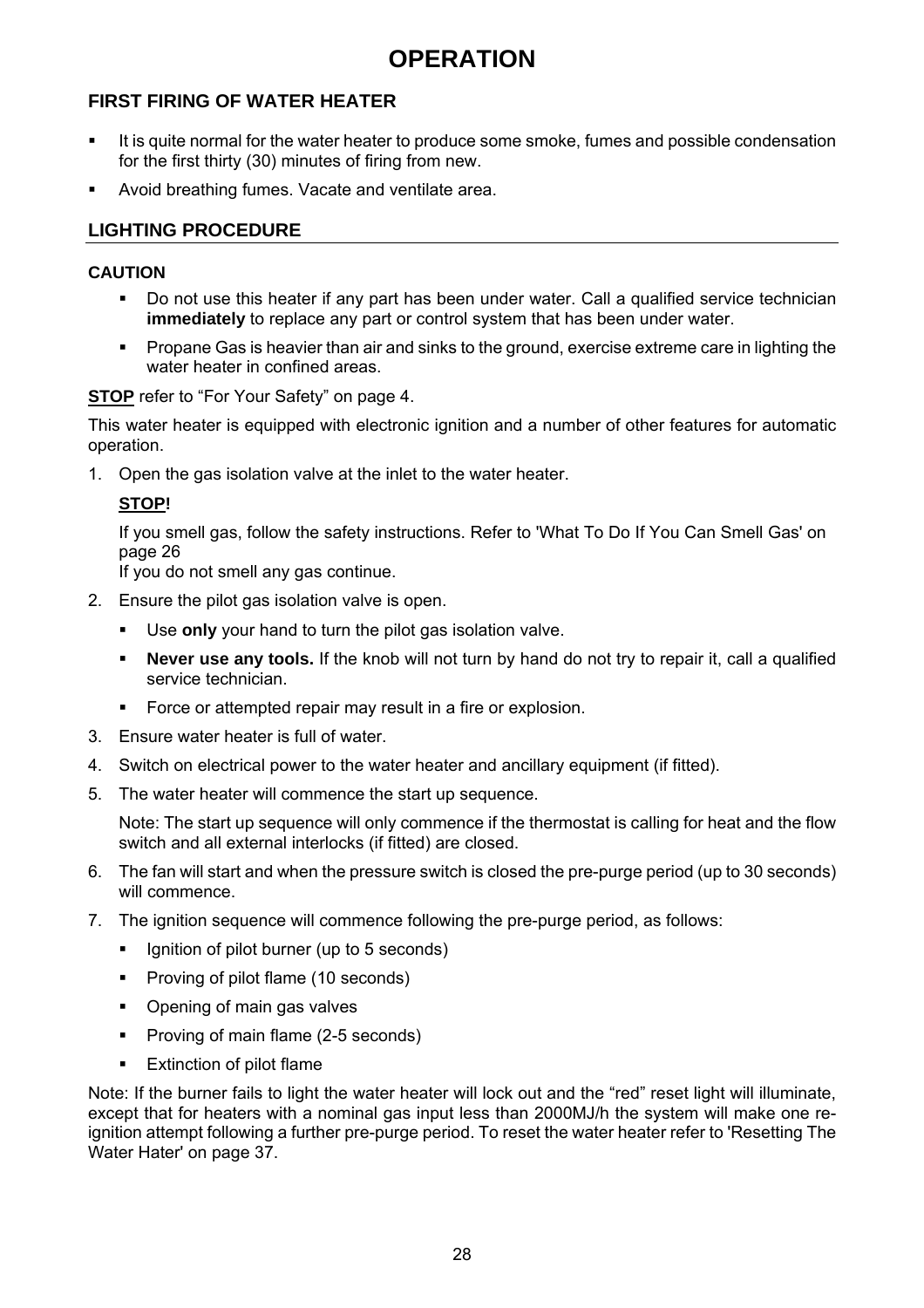# **OPERATION**

#### **TO TURN OFF THE WATER HEATER**

1. Turn off the power supply to the water heater at the isolation switch.

#### **EMERGENCY SHUT-DOWN**

- 1. Turn off the power supply to the water heater at the isolation switch.
- 2. Turn off the gas isolation valve at the inlet to the water heater or the main gas supply.

#### **CHECK FOR NORMAL OPERATION**

- With the water heater operating, remove the door and make a visual check of the burners. The flame should be blue with a well-defined pattern.
- A yellow or floating flame indicates restricted air openings, incorrect gas type, incorrect orifice size or possible excessive draught.
- Observe for any indication of soot. The presence of soot accumulation would indicate an abnormal operating condition.

Should abnormalities be observed, turn off the water heater and contact Rheem Service or your nearest Accredited Service Agent.



**Operation of the water heater due to poor combustion will result in rapid and severe damage, which is not covered by warranty.** 

#### **LOCATION OF CONTROLS**



- 1. FLAME FAILURE RESET: This is a combination reset button and indicator lamp. It indicates, when illuminated, that the ignition system has shutdown on its safety control. During normal operation the lamp is out and the button will not require any operation.
- 2. TEMPERATURE CONTROL: This may vary with the type of Heater installed and is explained later in this section.
- 3. FLOW SWITCH**:** (Located in the return header) This device will shut off power to the heater internal controls in the event of low or no water flow.
- 4. GAS VALVE ISOLATION SWITCH**:** (Located under the control panel behind the door) Used to isolate the gas valve during the commissioning process only.
- 5. FAN ISOLATION SWITCH: (Located under the control panel behind the door) Used to isolate the fan during the commissioning process only.
- 6. FAN PROVING PRESSURE SWITCH: Used to prove fan operation prior to ignition. Test point

located here for commissioning purposes.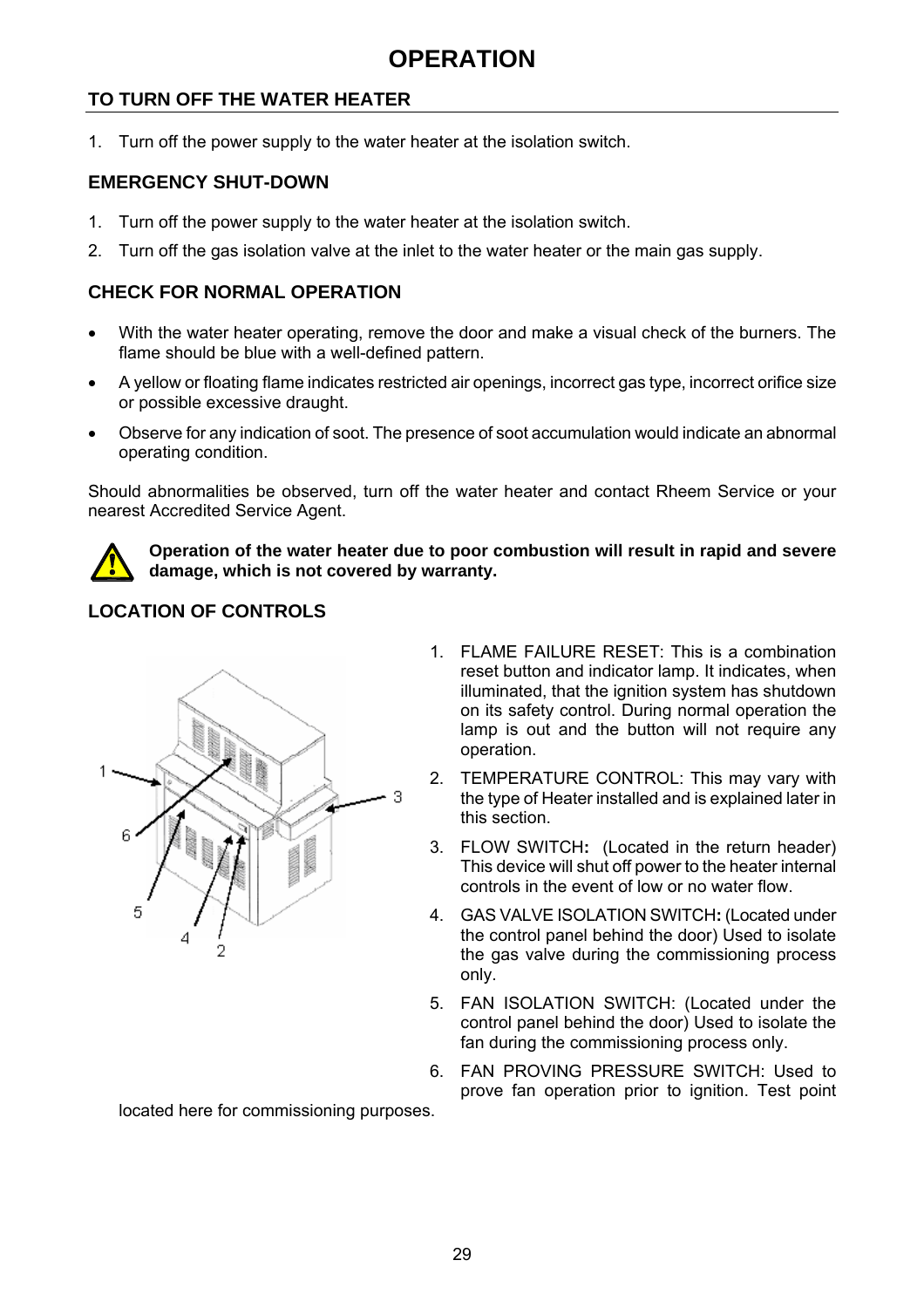#### **THERMOSTATS**

#### **On/Off Models**

Water heaters with On/Off operation are fitted with an AKO adjustable thermostat with the temperature sensor located in the inlet side of the header

This type of control is used where the system load is constant, e.g. potable hot water supplied from a storage tank or underfloor heating.

#### **To adjust Set Temperature**

- a. Press the " $\forall$ " button for 5 seconds to display the current 'Set Point'.
- b. Press the " $\wedge$ "or " $\vee$ "buttons to increase or decrease the set point to that required.
- c. Press the " $\wedge$ " and " $\vee$ " buttons simultaneously to lock the new setting into the controller, the current water temperature will be redisplayed.

#### **To adjust Parameters**

The thermostat has a number of parameters that are programmed during manufacture (refer to the 'AKO Parameter table' on page 31 for values); advice should be sort from your local Raypak representative prior to altering any values other than the set point or the differential.

- a. Press the "A"and " $\forall$ "buttons simultaneously until 'C0' is displayed (approx 10 seconds).
- b. Press the " $\wedge$ " or " $\vee$ " buttons to display the parameter that requires setting i.e. C1 (refer to the AKO Parameter Table on page 31 for parameter values).
- c. Press the " $\wedge$ "and " $\vee$ "buttons simultaneously to display the current value of the parameter selected in step b.
- d. Press the " $\wedge$ " or " $\vee$ " buttons to alter the value of the parameter.
- e. Press the " $\lambda$ " and " $\lambda$ " buttons simultaneously to exit the parameter adjustment. The parameter selected in step b is redisplayed
- f. Press the " $\wedge$ " or " $\vee$ " buttons to select the next parameter that requires setting or if all parameters are set until 'EP' is displayed.
- g. Press the " $\wedge$ "and " $\vee$ "buttons simultaneously to save the setting changes and exit programming.

NOTE:

- 1. If a button is not pressed within any 25 second period the controller will exit programming mode without saving any changes.
- 2. Failure to exit the programming mode via EP will result in the new settings not being saved

NOTE: If a remote thermostat is used to control the water temperature e.g. a Tankstat, the water heater thermostat should be set to a slightly higher temperature than that of the remote thermostat.

#### **Fault Codes**

In the event a fault occurs with the thermostat or the temperature sensor a 2-digit code will be displayed on the thermostat LED.

| Code           | Fault                                                |
|----------------|------------------------------------------------------|
| <b>AL</b>      | Temperature below the minimum set point parameter C3 |
| AH             | Temperature above the maximum set point parameter C2 |
| ЕE             | Memory error                                         |
| E <sub>1</sub> | Temperature sensor set open circuit                  |

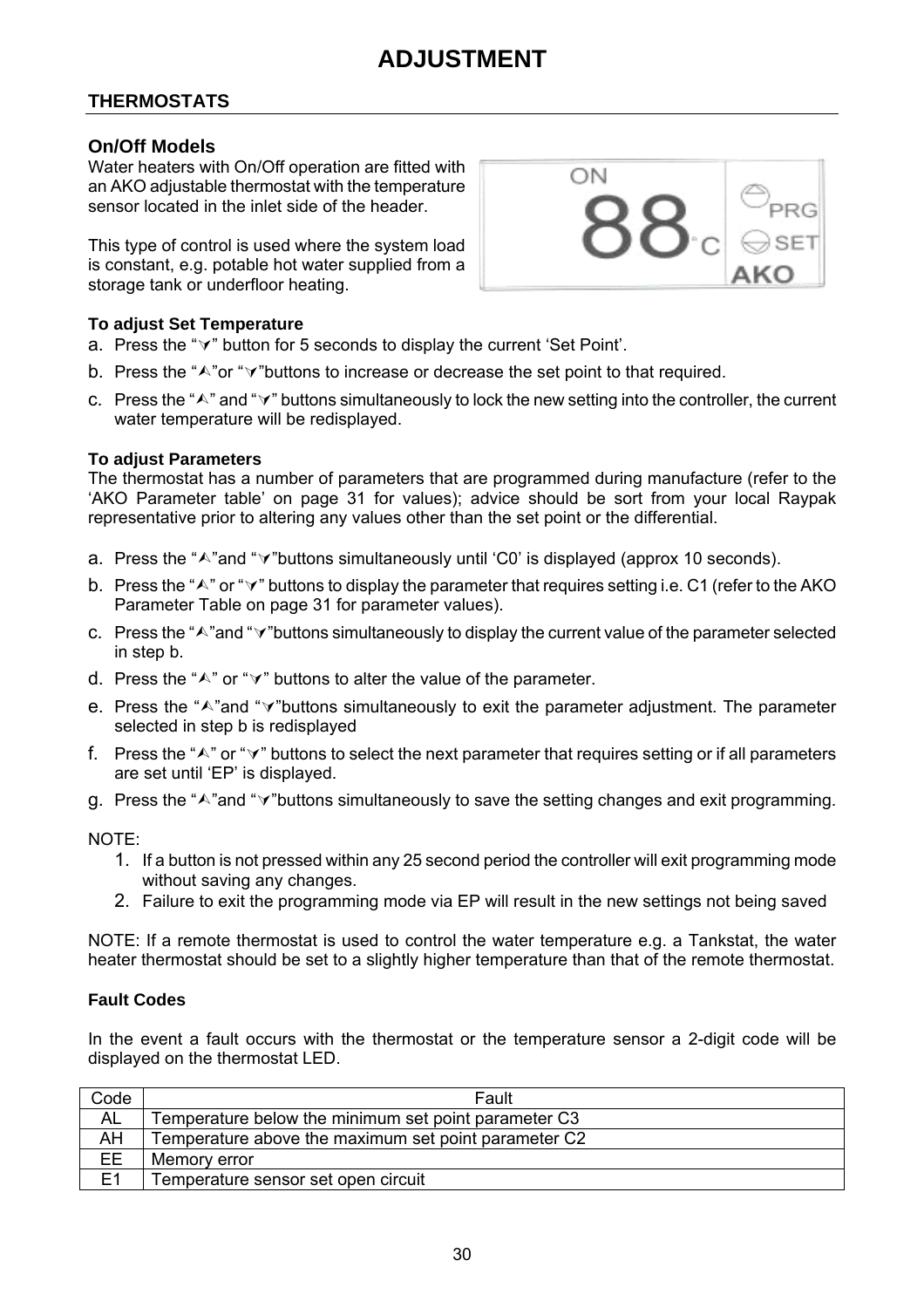#### **AKO Parameter Table**

| Parameter      | Operation                               | Setting        |
|----------------|-----------------------------------------|----------------|
| C <sub>0</sub> | Sensor calibration                      | 0              |
| C <sub>1</sub> | <b>Differential</b>                     | $\overline{2}$ |
| C <sub>2</sub> | Upper set point limit                   | 80             |
| C <sub>3</sub> | Lower set point limit                   | 20             |
| C <sub>4</sub> | Compressor protection delay type        | 0              |
| C <sub>5</sub> | Protection delay time                   | 0              |
| C7             | Relay time ON in case of faulty sensor  | 0              |
| C <sub>8</sub> | Relay time OFF in case of faulty sensor | 0              |
| d <sub>0</sub> | Defrost frequency                       | 0              |
| d1             | Defrost maximum duration                | 0              |
| d2             | Type of message during defrost          | 0              |
| d <sub>3</sub> | Message maximum duration                | 0              |
| L <sub>5</sub> | Access password                         | 0              |
| L <sub>6</sub> | Parameters transfer                     | 0              |
| P <sub>0</sub> | Type of operation                       | 1              |
| P <sub>1</sub> | Delay of all functions at power up      | 0              |
| P <sub>2</sub> | Allocation of password to set point     | 0              |
| P <sub>3</sub> | <b>Initial Parameters</b>               | $\overline{0}$ |
| P <sub>5</sub> | Address for units with communication    | 0              |
| P7             | Temperature display mode                | 0              |
| EP             | Exit Program                            |                |

#### **Modulating Models**

Water heaters with modulating operation are fitted with an RWF40 adjustable controlling thermostat with the temperature sensor located in the outlet side of the header.

This type of control is used where the system load is variable e.g. Mechanical Heating.

This type of control will cycle the burner from full fire to 30% and then off.

The thermostat has a number of parameters that are programmed during manufacture (refer to the 'RWF40 Parameter Table' on page 32 for values); advice should be sort from your local Raypak representative prior to altering any values other than the set point or the differentials.

#### **To adjust the Set Temperature (SP1)**

- 1. Press and release the 'PGM' button momentarily, 'SP1' and the current set point will be displayed.
- 2. Press the  $\blacktriangle$  button to increase the set point value or the  $\nabla$  button to decrease the set point value.
- 3. Press and release the 'PGM' button momentarily to accept the new setting
- 4. Press and release the 'EXIT' button

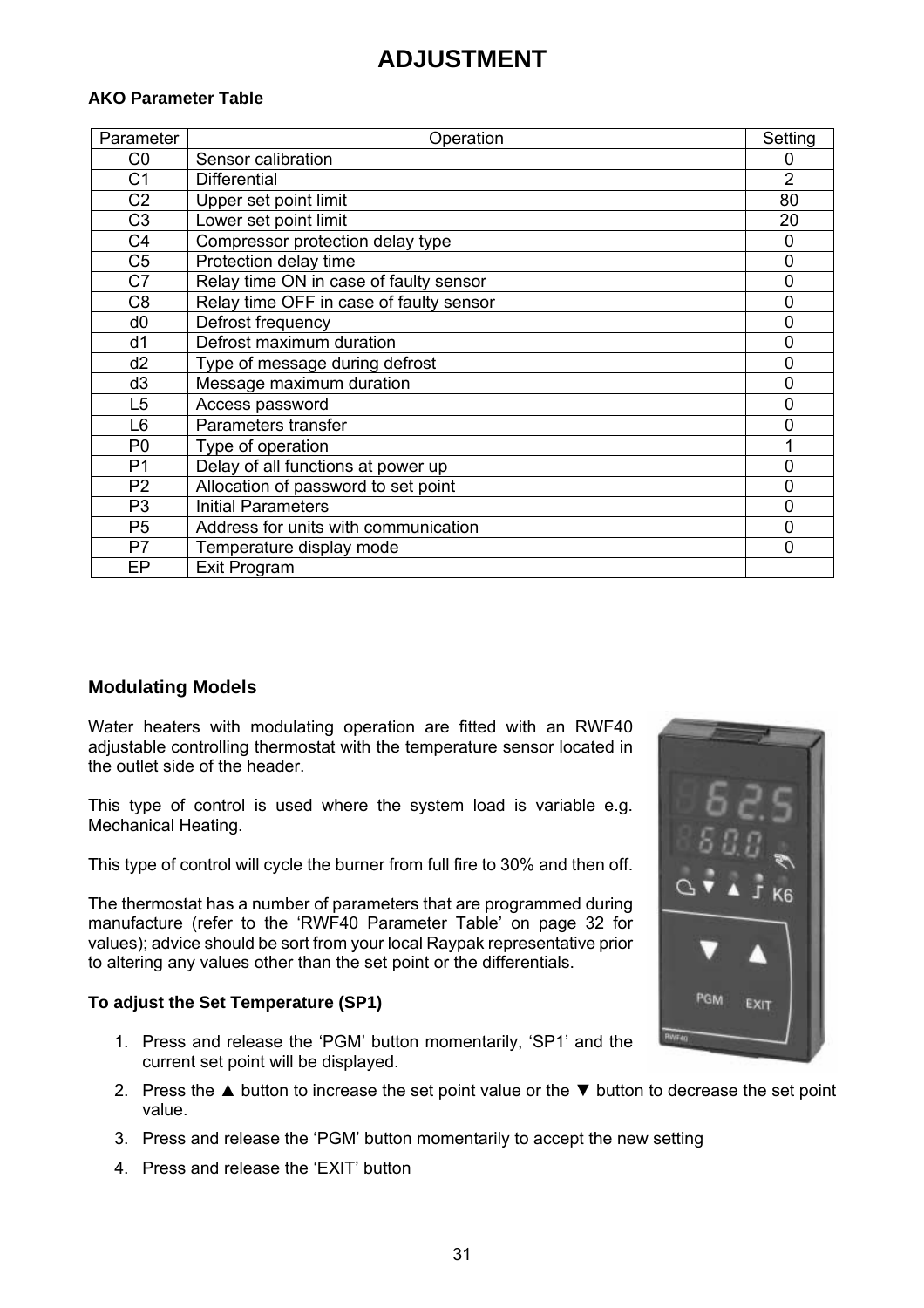#### **To adjust the Differential (HyS1 and HyS3)**

To adjust the differential it is necessary to enter the programming mode (refer to 'To adjust parameters' below).

#### **To adjust parameters**

- 1. Press the 'PGM' button for 2 seconds, the display will show 'AL'
- 2. Press the 'PGM' button again for 2 seconds. Display shows 'C111' and the current setting for C111 (9000).
- 3. Press the ▲ button to change the value of the right hand digit.
- 4. Press the ▼ button to select the next digit position from right to left.
- 5. Press the ▲ button to change the value of the selected digit.
- 6. Press and release the "PGM" button to select the next parameter.

Repeat steps 3 - 6 until all parameters are set correctly. (Refer to the RWF40 PARAMETER TABLE below)

When all parameters are set correctly press the 'EXIT' button to exit programming mode.

#### **Fault Codes**

In the event a fault occurs with the temperature sensor a code will be displayed on the thermostat.

|                                            | Code              | Fault                                               |  |
|--------------------------------------------|-------------------|-----------------------------------------------------|--|
| Upper window (red)<br>Lower window (green) |                   |                                                     |  |
| 1999 (flashing)                            | Current set point | Water temperature sensor open or short circuited    |  |
| 1999 (flashing)                            | tΑ                | Outdoor compensation sensor open or short circuited |  |

| Parameter        | Setting | Parameter        | Setting | Parameter       | Setting |
|------------------|---------|------------------|---------|-----------------|---------|
|                  |         |                  |         |                 |         |
| C111             | 9000    | OFF <sub>2</sub> |         | HyS1            | -3      |
| C112             | 0000    | OFF <sub>3</sub> |         | HyS2            |         |
| C113             | 0000    | DF               |         | HyS3            |         |
| <b>SCL</b>       |         | AL               |         |                 |         |
| <b>SCH</b>       | 100     | <b>HySt</b>      |         | н               |         |
| SCL <sub>2</sub> |         | Pb. 1            | 20      | D               |         |
| SCH <sub>2</sub> |         | dt               | 15      | SP <sub>1</sub> | 78      |
| <b>SPL</b>       |         | rt               | 60      | SP <sub>2</sub> |         |
| <b>SPH</b>       | 95      | db               | 3       | Dsp             |         |
| OFF <sup>-</sup> |         | tt               | 30      |                 |         |

#### **RWF40 Parameter Table**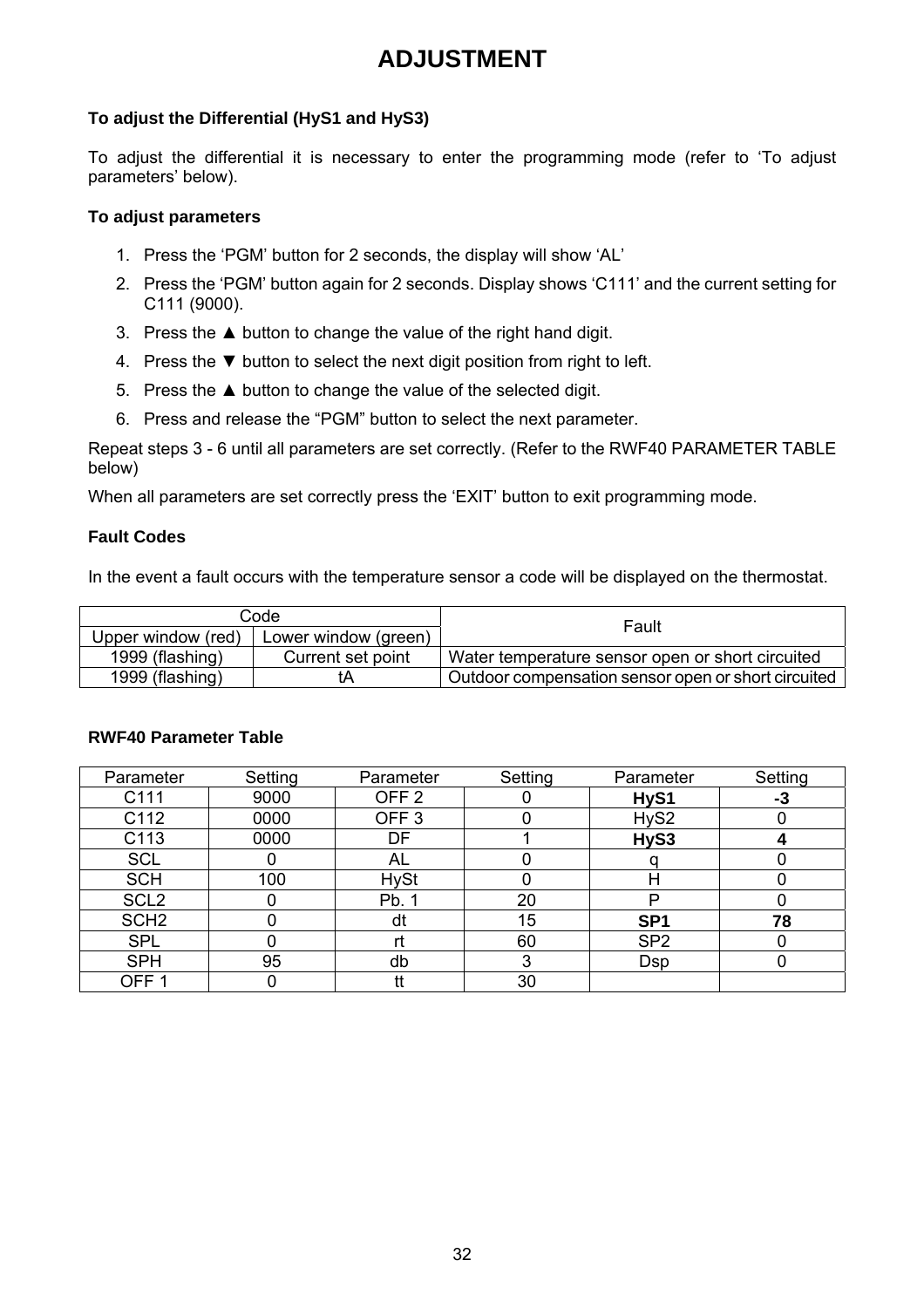#### **BURNER GAS PRESSURE ADJUSTMENT**

#### **On/Off Models**

The burner pressure is set by adjusting the Jeavons J48 appliance regulator.

To adjust the burner pressure:

- 1. Fit manometer to main burner test point
- 2. Turn on electrical power to heater
- 3. Allow main burner to light



- 4. Remove adjustment screw cover (refer to diagram opposite)
- 5. To increase the burner pressure rotate the adjusting screw clockwise, to decrease the burner pressure rotate the adjusting screw anti-clockwise.
- 6. Adjust burner pressure to that indicated on the rating label.
- 7. Extinguish burner, refit adjustment screw cover, remove manometer and refit test point screw.

#### **Modulating Models Low Gas Rate Adjustment**

- 1. Fit manometer to main burner test point.
- 2. Remove the SQS37 motor drive from SKP25 actuator.
- 3. Light the water heater. Refer to the 'Lighting Procedure' on page 28.
- 4 Adjust the low fire gas pressure to 0.3kPa (Natural Gas Models) or 1.3kPa (propane models) by turning the outer regulator screw on the SKP25 actuator (Refer to diagram opposite)



#### **High Gas Rate Adjustment**



- 5 Press the "EXIT" button on the RWF40 controller for 5 seconds to enter the manual mode. The red LED adjacent to the hand symbol will illuminate.
- 6 Refit the SQS37 drive motor to the SKP25 actuator (Refer to figure opposite) NOTE: The lock nut should be hand tight only do NOT use tools
- 7 Drive the SQS37 motor to the high fire position by pressing the  $up$  ( $\triangle$ ) button until the motor cam stops turning (approximately 2 revolutions)
- 8 Adjust the high gas pressure to 0.92kPa (natural gas models) or 2.75kPa (propane models) by turning the small screw through the centre of the SQS37 drive motor (refer to figure opposite)
- 9 Press the "EXIT" button for 5 seconds to re-enter the auto mode. The red LED adjacent to the hand symbol will extinguish.



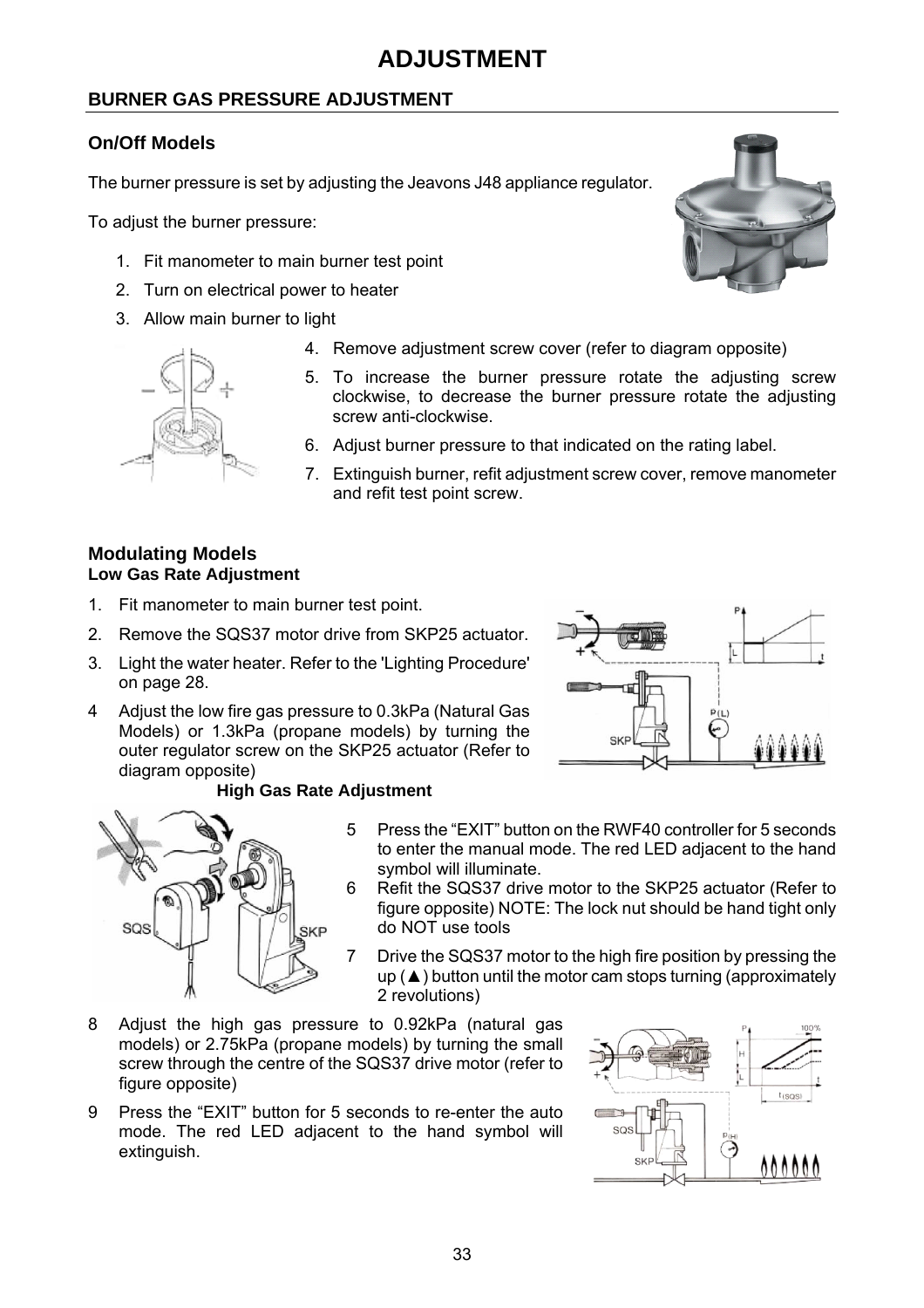#### **TEMPERATURE RISE**

The correct temperature rise across the water heater heat exchanger is the result of correct pump selection and speed, pipe sizing (refer to the section on 'Pump Selection' on page 13and good plumbing.

The typical temperature rises for most applications will be between 10°C and 20°C.

A temperature rise of less than 10°C is indicative of excessive flow rate that can lead to erosion of the tube bundle and/or headers. A temperature rise greater than 25°C indicates insufficient water flow which can lead to warpage of the tube bundle and nuisance tripping of the high limit thermostat.

Damaged to the water heater caused by insufficient or excessive temperature rise across the heat exchange is not covered by warranty.

#### **FLOW SWITCH**

The adjustment screw alters the amount of pressure or flow required to activate the micro-switch. To adjust the setting:

- 1. Loosen the locknut
- 2. Turn the screw clockwise to decrease the amount of flow required to operate the micro-switch or anticlockwise to increase the amount of flow required to operate the micro-switch
- 3. Tighten the locknut

#### **HIGH LIMIT**

The high limit thermostat senses the water temperature leaving the heat exchanger and is typically set approximately 15°C above the controlling thermostat 'set' point however for high temperature applications the setting must not exceed

85°C for installations utilizing storage tanks

Pointer ·

Lock Screw

90°C for all other installations

To adjust the limit temperature:

- 1. Remove the front cover
- 2. Loosen the lock screw
- 3. Turn the dial until the required temperature is adjacent to the pointer
- 4. Tighten the lock screw
- 5. Refit the front cover



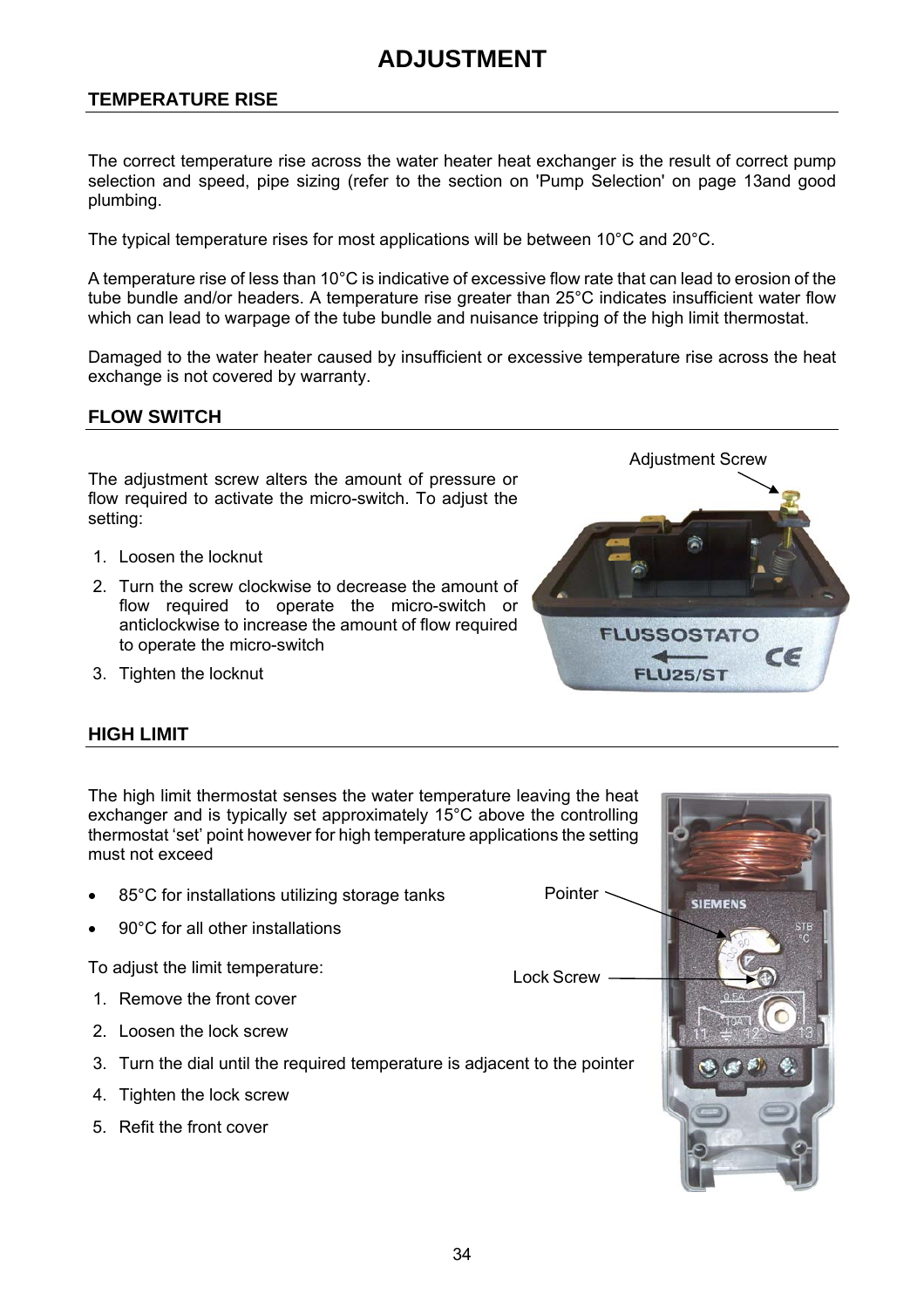#### **AIR PRESSURE SWITCH**

The air pressure switch is calibrated at the time of manufacture. The pressure switch contacts are adjusted to close when the pressure detected at the test point is 150Pa or greater. Depending on the installation it may be necessary to adjust the pressure switch setting.



**WARNING:** Under no circumstances is the pressure switch to be adjusted to cause the contacts to close at a pressure less than 150Pa. Operation at a pressure of less than 150Pa will cause damage to the water heater due to incomplete combustion.

If a pressure of 150Pa cannot be achieved it may be necessary to increase the fan speed from low to medium or high. Refer to the section on 'Fan Speed Adjustment' on page 36.

To adjust the pressure switch

- a. Remove the fan chamber top panel.
- b. Remove the sealing screw from the test point in the tube between the pressure switch and the fan (refer to figure 1 opposite).
- c. Connect a digital manometer to the test point (refer to figure 2 below). NOTE: Ensure the manometer is calibrated prior to connection.
- d. Slightly loosen the union between the test point and the tube sensing fan pressure.
- e. Undo the Phillips head screw (refer to Figure 4, item 1) and remove the cover from the pressure switch.
- f. Allow the main burner to light.



The fan will be rotating during this procedure. Keep hands and fingers will clear of the blade to prevent injury.

- g. Carefully rotate the pressure tube (refer to figure 3 below) away from the fan while observing the pressure reading on the manometer.
- h. Rotate the dial (refer to figure 4, item 2) clockwise to increase the pressure at which the contacts open or anticlockwise to decrease the pressure at which the contacts open, the pressure setting is indicated by the pointer (refer to figure 4, item 3). NOTE: The pressure marking on the dial is indicative, some variance occurs due to losses in the pressure tube.
- i. Once the correct pressure setting is achieved reposition the pressure tube to the original position and tighten the union to prevent further movement during operation.
- j. Remove manometer, refit test point screw and pressure switch cover
- k. Refit top panel.



Figure 1



Figure 2



Figure 3



Figure 4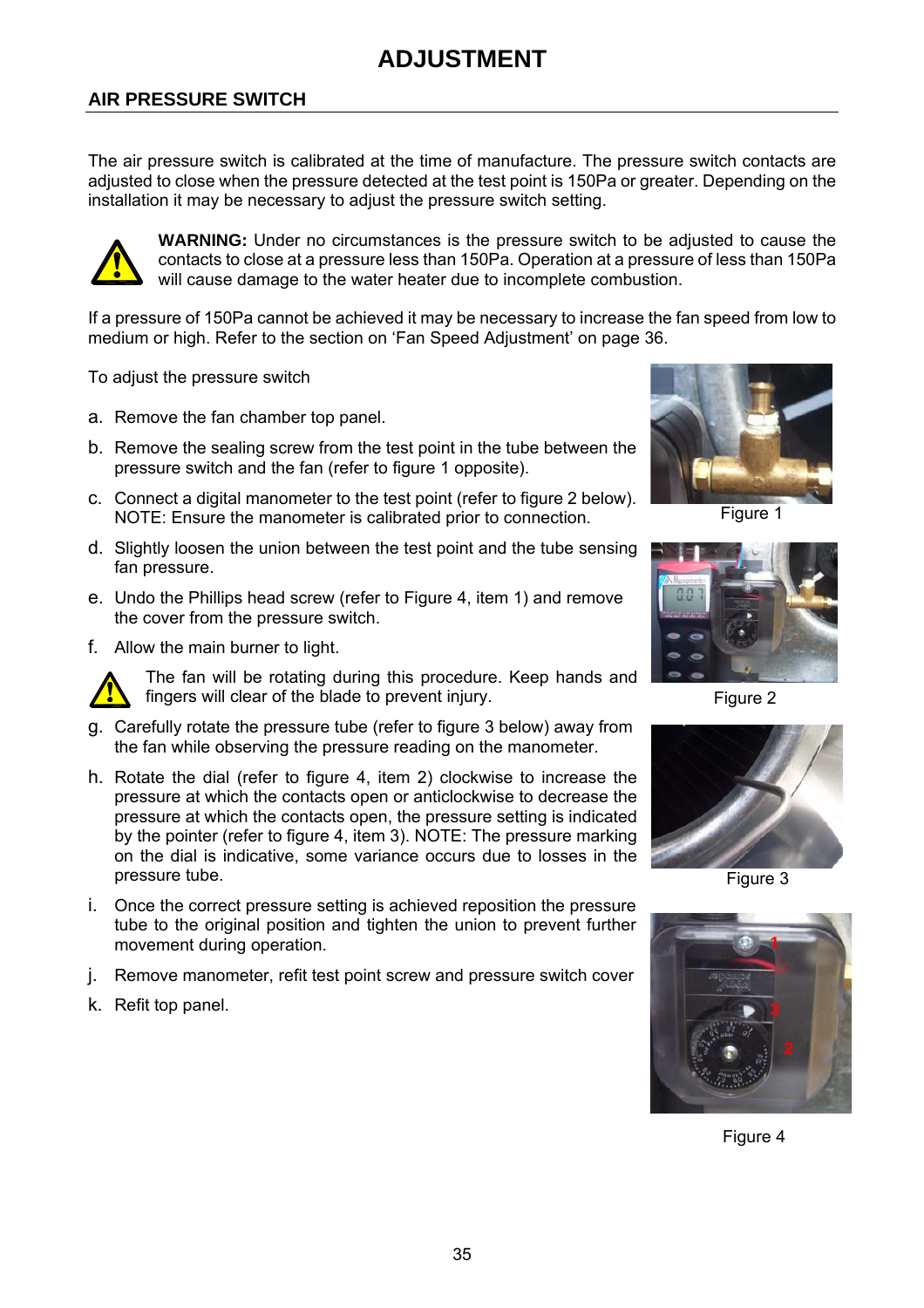#### **FAN SPEED ADJUSTMENT**

The fan motor has 3 possible speeds, **low**, **medium** or **high**. The appliance is wired for low speed at the time of manufacture; depending on the installation it may be necessary to increase the fan speed.

To alter the fan speed

- a. Isolate power to the water heater / pool heater
- b. Open the control panel

**FAN SPEED TABLE** 

- c. Locate the wiring to the fan motor. (refer to picture opposite)
- d. Disconnect the existing fan wire at the spade terminal and connect the wire for the required speed (refer to the 'Fan Speed Table' below).
- e. Insulate all unused fan connections and cable tie in a safe position.



Fan Wiring

| <b>Fan Speed</b> | <b>Wire Colour</b> |
|------------------|--------------------|
| . OW             | White              |
| <b>MEDIUM</b>    | Grev               |
| HIGH             | <b>Brown</b>       |

#### **NOTE:**

Adjustment of the fan speed;

- Alters the purge period required at start up. A new submission document must be submitted to the state gas authority detailing the revised fan speed and the new purge time calculations.
- Will require the air pressure switch opening pressure to be checked and if necessary adjusted. Refer to the 'Air Pressure Switch' adjustment' procedure on page 35.

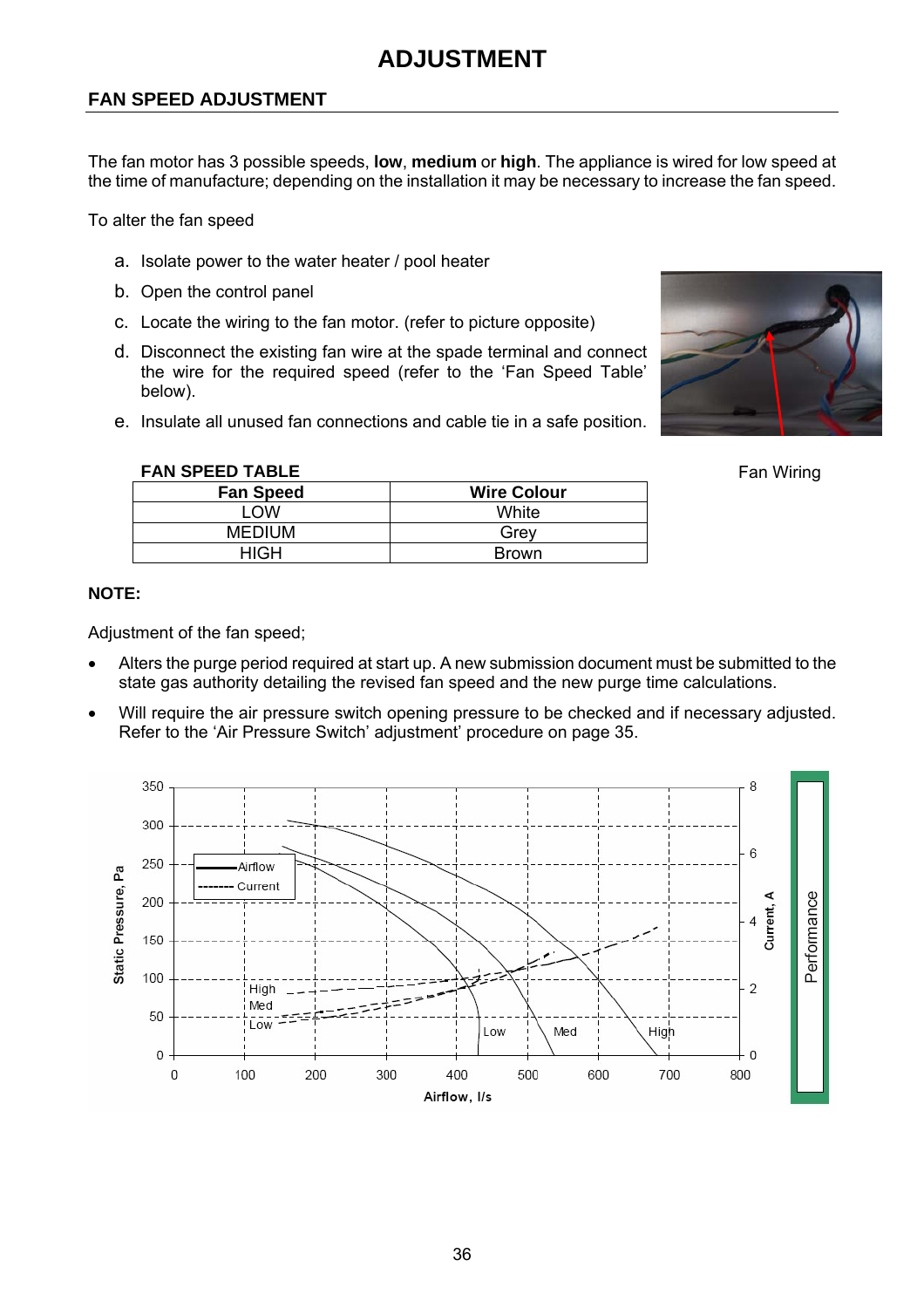### **TROUBLESHOOTING**

#### **RESETTING THE WATER HEATER**

If the pilot OR main burner fail to light within a prescribed time the ignition system will enter a lockout condition, indicated by the illuminating of a RED light on the control panel.

Turning the power off and then on again will not reset this condition. To reset the water heater:

• Push the reset button for at least 1 second, the red light will extinguish and the start up sequence will recommence (refer to the 'Lighting Procedure' page 28).

If the water heater still does not light, turn off the gas and power supplies and contact your qualified service technician.

#### **FAN DOES NOT OPERATE**

When a call for heat occurs the fan should commence operation. If the fan does not start up check the fan isolation switch is in the ON position (refer to 'Location Of Controls' on page 29).

If the fan still does not operate turn off the gas and power supplies and contact your qualified service technician.

#### **MAIN BURNER DOES NOT LIGHT**

During the ignition sequence the pilot is lit and after a delay of approximately 10 seconds the main burner is lit. Should the pilot burner light but the main burner fail to light (initiating lockout) check the gas valve isolation switch is in the ON position ( refer to 'Location Of Controls' on page 29).

After checking the position of the gas valve isolation switch it will be necessary to reset the water heater (refer to 'Resetting The Water Heater' above).

If the main burner still does not light turn off the gas and power supplies and contact your qualified service technician.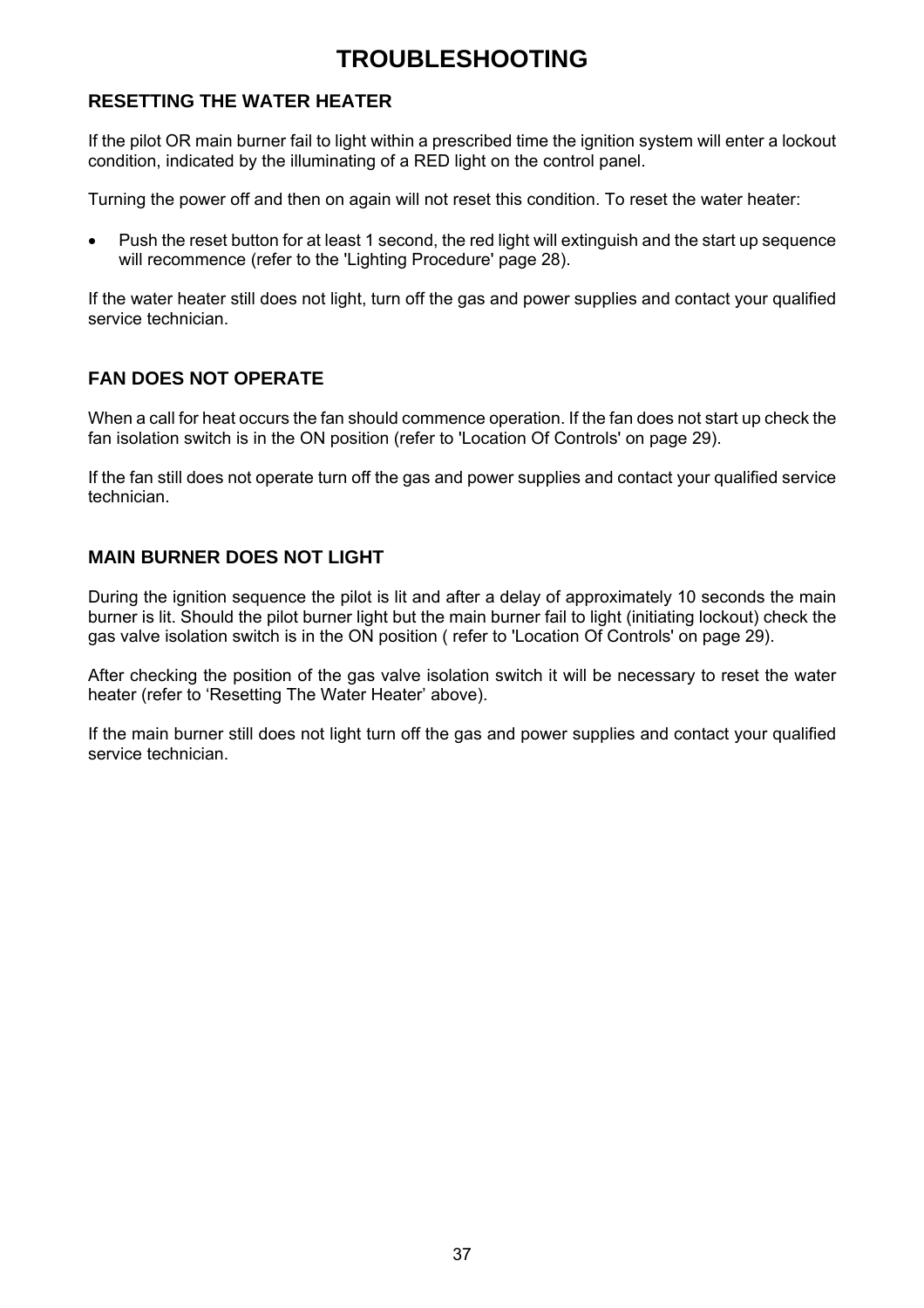### **SERVICING**

#### **REPAIRS, SERVICE AND/OR COMMISSIONING OF GAS APPLIANCES MUST ONLY BE PERFORMED BY A SUITABLY LICENSED PERSON**

#### **RECOMMENDED SERVICE PROCEDURES**

**It is a requirement of Raypak and all gas authorities that the heater be serviced at least once per year. Where it is used in a specific application, e.g. mechanical heating, it would be practical to perform the service at the commencement of the heating season, or at any time there may be an indication of a problem.** 

#### **In some installations, due to the appliance location and/or workload it may be necessary to perform a service every six months.**

Contact your nearest Rheem Service Department or Accredited Service Agent to arrange a service.

#### **Annual Service procedure**

- 1. Isolate gas, electricity and water as required.
- 2. Remove access covers and door(s) as required.
- 3. Disconnect and remove Burner Tray.
- 4. Dismantle and clean pilot assembly(s), including injector(s).
- 5. Clean and re-align electrode(s) and/or flame rod(s) and /or thermocouple(s).
- 6. Clean main burner injectors and burner bars as required.
- 7. Inspect, repair if minor and clean combustion chamber.
- 8. Report on any major combustion chamber damage.
- 9. Inspect external area of heat exchanger, clean fins and repair if minor.
- 10. Check water seal area and report any damage.
- 11. Operate Pressure Relief Valve manually to check that the drain is clear and the valve reseals.
- 12. Refit Burner Tray and reconnect gas train etc.
- 13. Perform gas soundness tests to the gas train (Any failures must be reported and repaired before recommissioning appliance).
- 14. Check all air vents and louvres, clean as required.
- 15. Restore gas, electricity and water as required.
- 16. Recommission unit, check and prove the operation of all safety devices.
- 17. Check and monitor the operation of the appliance for at least ten (10) minutes.
- 18. Refit access covers and doors as required.
- 19. Clear and remove any dust and debris from the appliance and its immediate area.

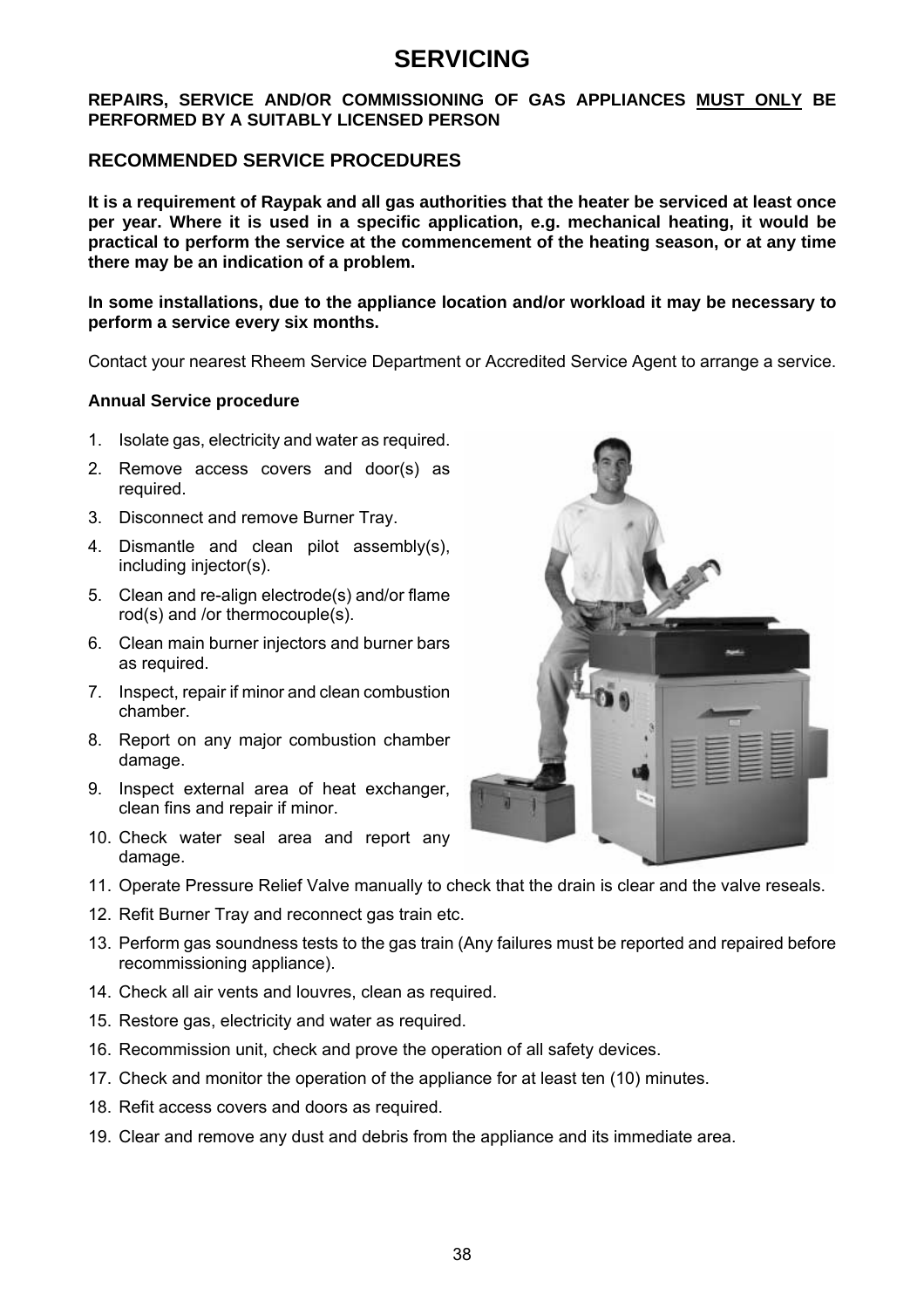### **SERVICING**

#### **Six Monthly Service Procedure**

- 1. Isolate gas, electricity and water as required.
- 2. Remove access covers and doors as required.
- 3. Visually inspect main burner and pilot, check operation if needed.
- 4. If necessary, remove Burner Tray and service as required. (Refer to Annual Service).
- 5. Check over the appliance thoroughly and report any damage immediately.
- 6. Check the heat exchanger and water seal areas and report any damage, if necessary.
- 7. Check air vents and louvres, clean as required.
- 8. Restore the gas, electricity and water as required.
- 9. Check operation of ignition system and all safety devices.
- 10. Check operation and calibration of all temperature control devices.
- 11. Check operation of appliance for at least ten (10) minutes.
- 12. Refit access covers and doors as required.
- 13. Clear and remove any dust and debris from the appliance and its immediate area.

### **FIRE TILE (REFRACTORY) HANDLING**



**CAUTION:** Ceramic refractories are used in Raypak heaters. Please refer to the Material Safety Data Sheet (MSDS) provided for safe handling of this insulation.

- Possible risks of irreversible effects
- Harmful by inhalation
- May be irritating to the skin, eyes and respiratory system

#### **When Handling**

- Minimise airborne dust
- Wear an approved mask or respirator
- Avoid any contact with the skin and eyes
- Wear suitable loose-fitting. Long-sleeved clothing
- Wear gloves and eye protection
- Consult Occupational Health and Safety Authority for any further information

### **After Handling**

- Rinse any exposed skin areas with clean water
- Wash work clothing separately

#### **Removal of Used Product**

- Wear an approved mask. Over-exposure to dust formed after service may cause respiratory disease since cristobalite, a form of crystalline silica, may be formed above 900 degrees Celsius.
- Consult Occupational Health and Safety Authority for further information regarding removal of used ceramic fiber linings.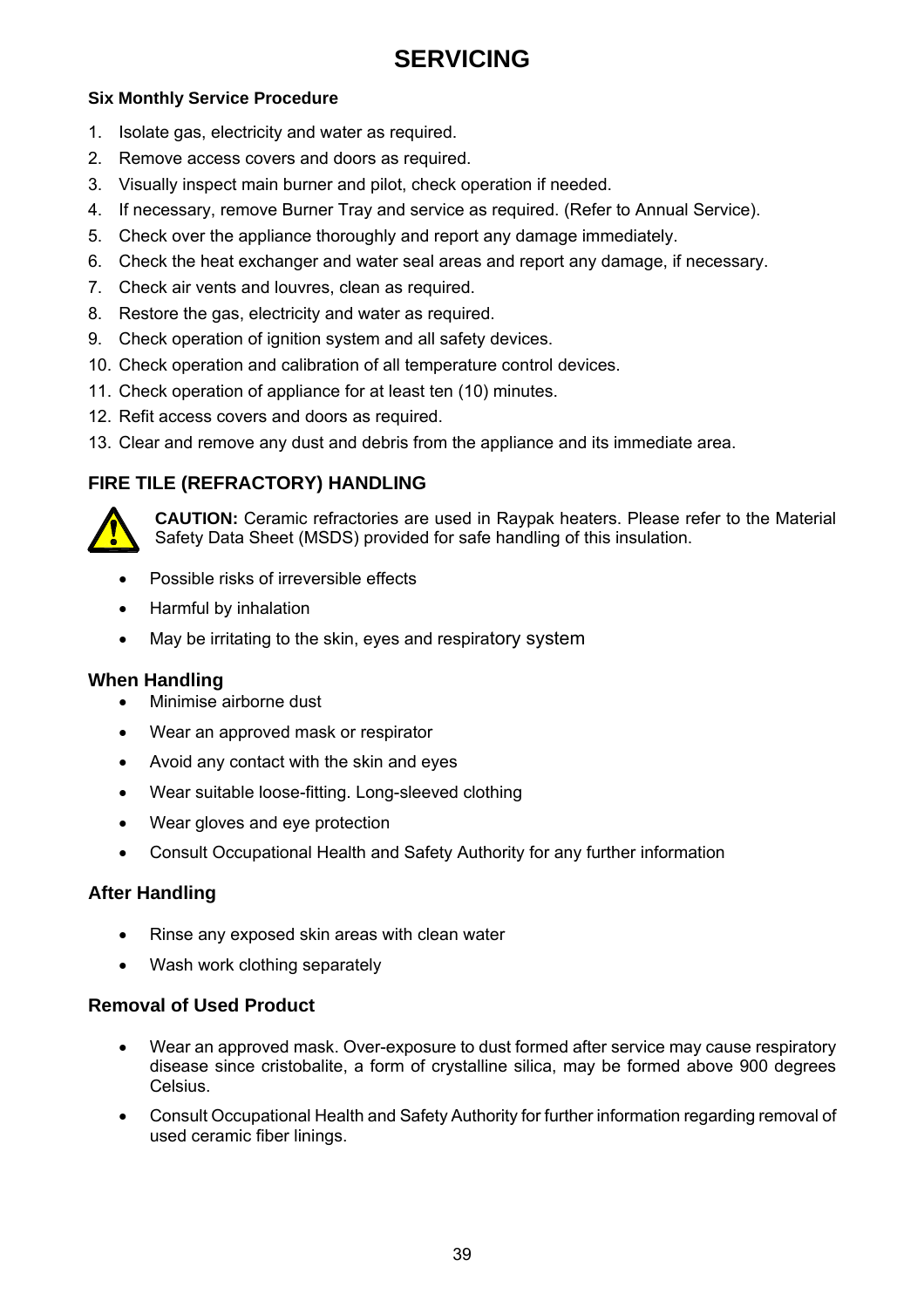### **RAYPAK COMMERCIAL WATER HEATER WARRANTY**

Raypak Australia Pty Ltd\* will:

a) repair or, if necessary, replace any Raypak water heater; or

b) replace any component (or, if necessary, arrange the installation of a new water heater),

which falls within the Warranty Periods specified below, in accordance with and subject to the following table and terms and conditions.

| Period                                                                   | <b>Installation</b> | Model         | Warranty                                                                                                                                                                         |
|--------------------------------------------------------------------------|---------------------|---------------|----------------------------------------------------------------------------------------------------------------------------------------------------------------------------------|
| <b>Component and Heat Exchanger Warranty (From Date of Installation)</b> |                     |               |                                                                                                                                                                                  |
| 12 Months                                                                | All Installations   | B0507 - B4224 | New component, tube bundle or heat exchanger (at Raypak's)<br>sole discretion) free of charge, including labour**                                                                |
| Heat Exchanger Warranty (From Date of Installation)                      |                     |               |                                                                                                                                                                                  |
| Years 2 - 5                                                              | All Installations   |               | New tube bundle or heat exchanger (at Raypak's sole)<br>B0507 - B4224   discretion) free of charge, with installation and labour costs<br>being the responsibility of the owner. |

**Notes**:

\*Rheem Australia Pty Ltd provides warranty service on behalf of Raypak Australia Pty Ltd.

\*\*Refer to item 5 of warranty conditions.

Rheem Australia Pty Ltd reserves the right to transfer fully functional components from the defective water heater to the replacement water heater if required.

#### **WARRANTY CONDITIONS**

- 1. This warranty is applicable only to water heaters manufactured from 1st June 2007.
- 2. The water heater must be correctly commissioned by an authorised and licensed person and certified by the relevant State Gas Authority.
- 3. The water heater must be installed in accordance with the Raypak installation instructions, supplied with the water heater, and in accordance with all relevant statutory and local requirements of the State in which the water heater is to be installed.
- 4. Where a failed component or water heater is replaced under Warranty, the balance of the original warranty period will remain effective. The replaced part or water heater does not carry a new warranty.
- 5. Where the water heater is installed outside the boundaries of a metropolitan area as defined by Rheem

Australia Pty Ltd or further than 25 km from a regional Rheem branch office or a Rheem Accredited Service Agent, the costs of transport, insurance and traveling between the nearest Rheem Australia Pty Ltd Accredited Service Agent's premises and the installed site shall be the owner's responsibility.

- 6. The warranty only applies to the water heater and original or genuine (company) component replacement parts and therefore does not cover any plumbing or electrical parts supplied by the installer and not an integral part of the water heater, e.g. pressure limiting valve, stop cock, non-return valve, electrical switches, pumps, or fuse.
- 7. The water heater must be sized to supply the hot water demand in accordance with the guidelines in Rheem Water Heater literature.

#### **WARRANTY EXCLUSIONS**

1. REPAIR AND REPLACEMENT WORK WILL BE CARRIED OUT AS SET OUT IN THE RAYPAK WATER HEATER WARRANTY ABOVE, BUT THE FOLLOWING EXCLUSIONS MAY CAUSE THE WATER HEATER WARRANTY TO BECOME VOID, AND MAY INCUR A SERVICE CHARGE AND/OR COST OF PARTS.

a) Accidental damage to the water heater or any component, including: acts of God, failure due to misuse; incorrect installation; attempts to repair the water heater other than by a Rheem Accredited Service Agent or Rheem Service.

b) Where it is found there is nothing wrong with the water heater, where the complaint is related to excessive discharge from the pressure relief valve due to high water pressure; where there is no flow of water due to faulty plumbing; where water leaks are related to plumbing and not the water heater components; where there is a failure of gas, electricity or water supplies; where the supply of gas, electricity or water does not comply with relevant codes or acts.

c) Where the water heater or water heater component failed directly as a result of; excessive water pressure, temperature and/or thermal input; incorrect flow rate through the heat exchanger; corrosive atmosphere.

d) Where the water heater is located in a position that does not comply with the Raypak installation instructions or relevant statutory requirements, causing the need for major dismantling or removal of cupboards, doors or walls, or use of special equipment to bring the water heater to floor level, or to a serviceable position.

e) Repairs to the water heater due to corrosion or scale formation in the waterways when the water heater has been connected to a harmful water supply as outlined in the Operating and Installation Instructions.

2. SUBJECT TO ANY STATUTORY PROVISIONS TO THE CONTRARY, THIS WARRANTY EXCLUDES ANY AND ALL CLAIMS FOR DAMAGE TO FURNITURE, WALLS, FOUNDATIONS OR ANY OTHER CONSEQUENTIAL LOSS EITHER DIRECTLY OR INDIRECTLY DUE TO LEAKAGE FROM THE WATER HEATER.

**In addition to this warranty, the Trade Practices Act 1974 and similar laws in each state and territory provide the owner under certain circumstances with certain minimum statutory rights in relation to your Raypak water heater. This warranty must be read subject to that legislation and nothing in this warranty has the effect of excluding, restricting or modifying those rights.** 

A.B.N. 21 098 823 511 **131 031 AUSTRALIA**

**RHEEM AUSTRALIA PTY LTD EXAGGE THE SERVICE TELEPHONE 0800 657 335 NEW ZEALAND** or refer to local Yellow Pages

NOTE: Every care has been taken to ensure accuracy in preparation of this publication. No liability can be accepted for any consequences, which may arise as a result of its application